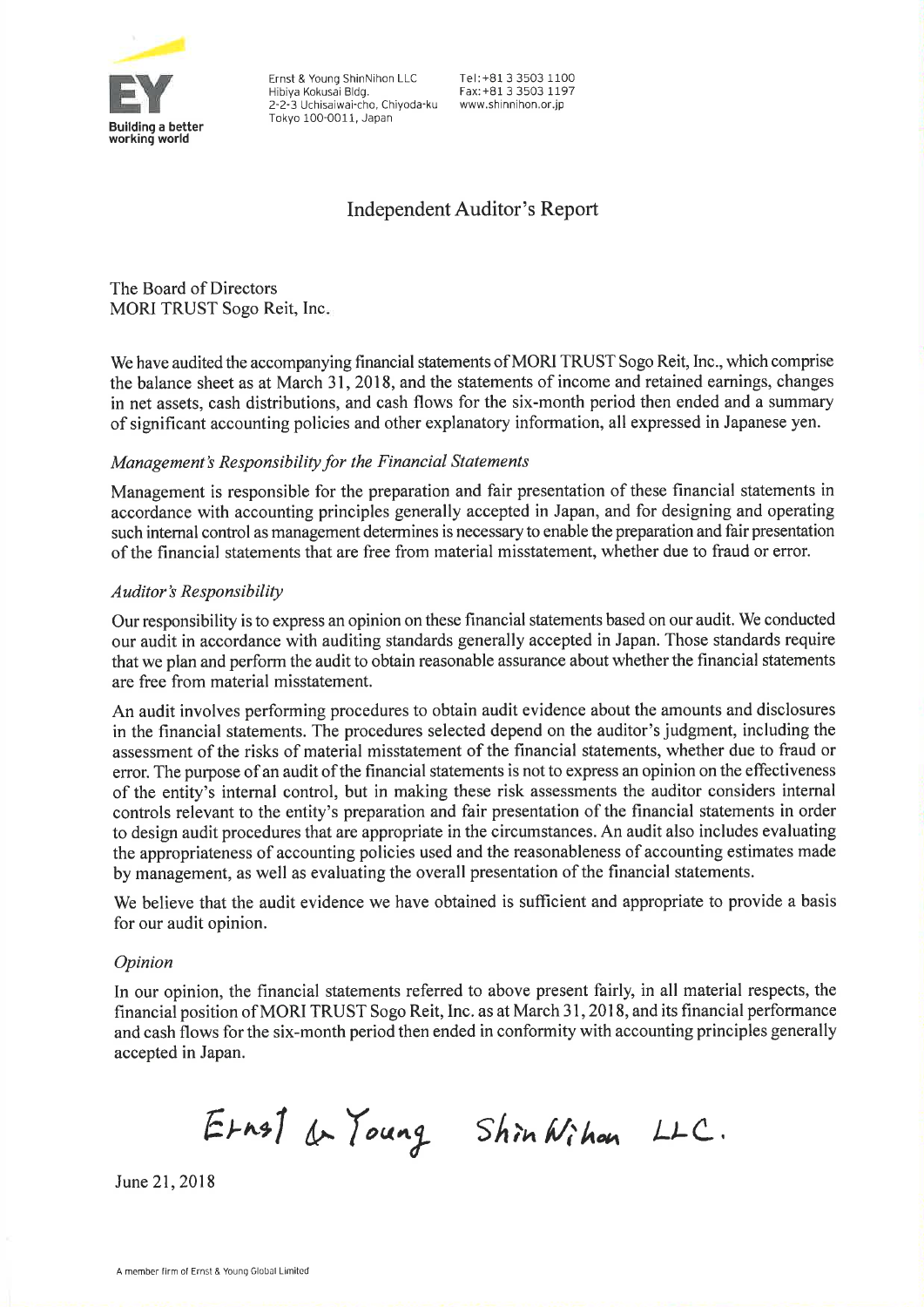

## FINANCIAL STATEMENTS **BALANCE SHEETS**

|                                             |                          | Thousands of yen     |
|---------------------------------------------|--------------------------|----------------------|
|                                             | As of September 30, 2017 | As of March 31, 2018 |
| Assets                                      |                          |                      |
| Current assets                              |                          |                      |
| Cash and deposits                           | 21,105,617               | 14,203,997           |
| Cash and deposits in trust                  | 2,683,202                | 2,856,068            |
| Operating accounts receivable               | 68,100                   | 57,780               |
| Prepaid expenses                            | 25,422                   | 32,765               |
| Deferred tax assets                         | 21                       | 13                   |
| Consumption tax receivable                  |                          | 9,474                |
| Other                                       | 3,538                    | 3,276                |
| Total current assets                        | 23,885,903               | 17,163,374           |
| Non-current assets                          |                          |                      |
| Property, plant and equipment               |                          |                      |
| <b>Buildings</b>                            | 39,596,582               | 39,704,270           |
| Accumulated depreciation                    | (14, 494, 419)           | (15,240,816)         |
| Buildings, net                              | 25,102,163               | 24,463,454           |
| <b>Structures</b>                           | 563,580                  | 563,580              |
| Accumulated depreciation                    | (528, 827)               | (529, 252)           |
| Structures, net                             | 34,752                   | 34,327               |
| Machinery and equipment                     | 133,961                  | 152,086              |
| Accumulated depreciation                    | (105, 359)               | (106, 985)           |
| Machinery and equipment, net                | 28,601                   | 45,100               |
| Tools, furniture and fixtures               | 93,751                   | 96,113               |
| Accumulated depreciation                    | (60, 371)                | (63,199)             |
| Tools, furniture and fixtures, net          | 33,380                   | 32,913               |
| Land                                        | 136,672,529              | 136,672,529          |
| Buildings in trust                          | 26,099,915               | 27,033,607           |
| Accumulated depreciation                    | (7,881,161)              | (8,407,649)          |
| Buildings in trust, net                     | 18,218,754               | 18,625,958           |
| Structures in trust                         | 114,715                  | 117,972              |
| Accumulated depreciation                    | (94,564)                 | (96,299)             |
| Structures in trust, net                    | 20,150                   | 21,673               |
| Machinery and equipment in trust            | 2,897                    | 2,897                |
| Accumulated depreciation                    | (2, 233)                 | (2,261)              |
| Machinery and equipment in trust, net       | 664                      | 636                  |
| Tools, furniture and fixtures in trust      | 57,799                   | 60,813               |
| Accumulated depreciation                    | (30, 605)                | (33, 849)            |
| Tools, furniture and fixtures in trust, net | 27,193                   | 26,963               |
| Land in trust                               | 123,359,160              | 130,930,959          |
| Total property, plant and equipment         | 303,497,351              | 310,854,517          |
| Intangible assets                           |                          |                      |
| Software                                    | 76                       | 57                   |
| Other                                       | 240                      | 240                  |
| Total intangible assets                     | 316                      | 297                  |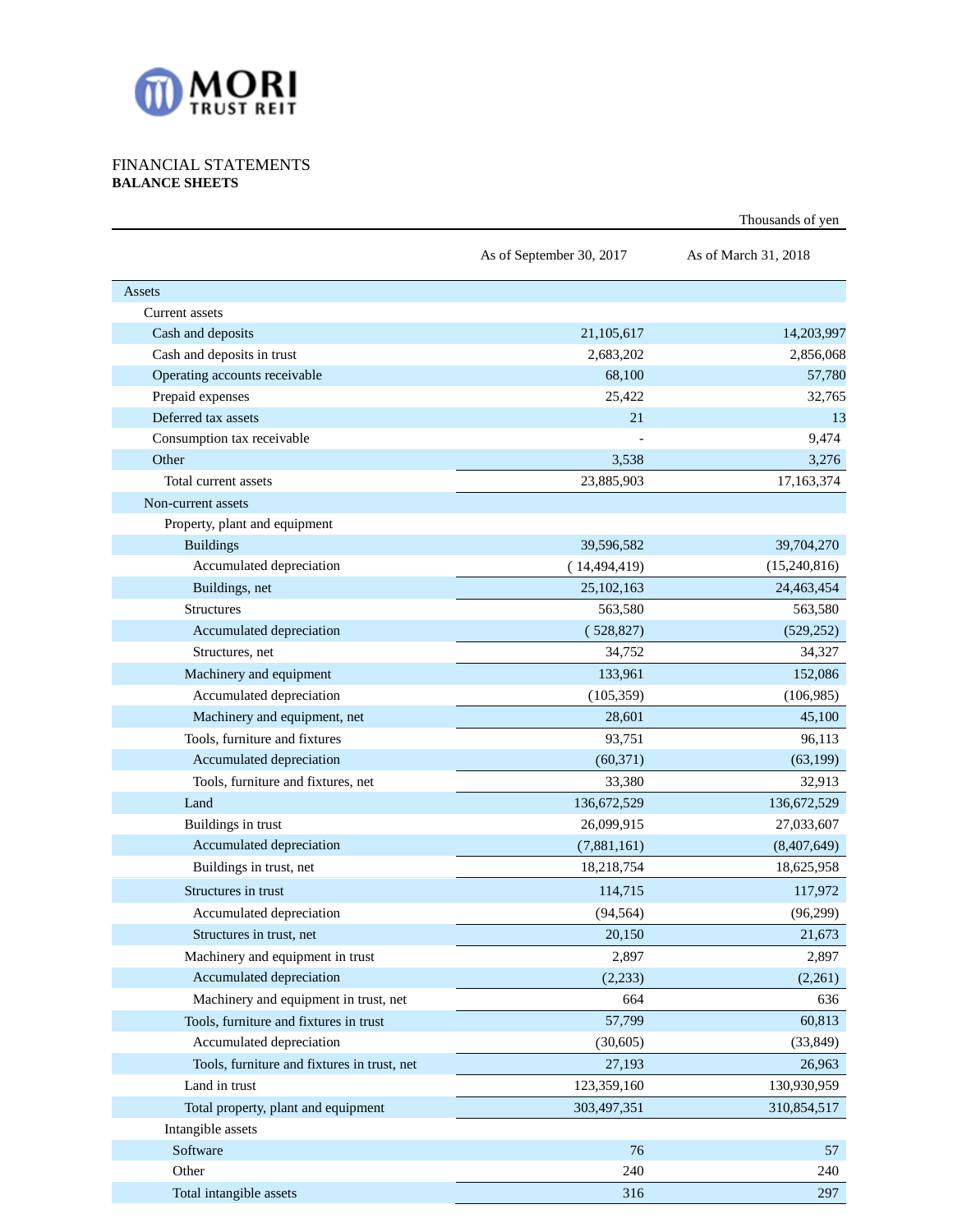

Thousands of yen

|                                                 | As of September 30, 2017 | As of March 31, 2018 |  |
|-------------------------------------------------|--------------------------|----------------------|--|
|                                                 |                          |                      |  |
| Investments and other assets                    |                          |                      |  |
| Guarantee deposits                              | 10,000                   | 10.000               |  |
| Long-term prepaid expenses                      | 562                      | 16,287               |  |
| Other                                           | 3,602                    | 3,602                |  |
| Total investments and other assets              | 14,164                   | 29,889               |  |
| Total non-current assets                        | 303,511,832              | 310,884,704          |  |
| Deferred assets                                 |                          |                      |  |
| Investment corporation bond issuance costs      | 40,427                   | 31,682               |  |
| Total deferred assets                           | 40,427                   | 31,682               |  |
| <b>Total</b> assets                             | 327,438,163              | 328,079,762          |  |
| Liabilities                                     |                          |                      |  |
| <b>Current liabilities</b>                      |                          |                      |  |
| Operating accounts payable                      | 566,765                  | 187,300              |  |
| Short-term loans payable                        | 5,500,000                | 8,500,000            |  |
| Current portion of investment corporation bonds | 4,000,000                | 3,000,000            |  |
| Current portion of long-term loans payable      | 33,000,000               | 15,500,000           |  |
| Accounts payable – other                        | 237,354                  | 114,199              |  |
| Accrued expenses                                | 555,704                  | 500,934              |  |
| Dividends payable                               | 10,318                   | 10,589               |  |
| Income taxes payable                            | 999                      | 818                  |  |
| Accrued consumption taxes                       | 359,769                  |                      |  |
| Advances received                               | 1,431,504                | 1,456,726            |  |
| Deposits received                               | 3,377                    | 24,789               |  |
| Total current liabilities                       | 45,665,793               | 29,295,358           |  |
| Non-current liabilities                         |                          |                      |  |
| Investment corporation bonds                    | 9,000,064                | 6,000,050            |  |
| Long-term loans payable                         | 100,500,000              | 122,000,000          |  |
| Tenant leasehold and security deposits          | 9,265,115                | 9,486,811            |  |
| Tenant leasehold and security deposits in trust | 833,453                  | 905,569              |  |
| Deferred tax liabilities                        | 515,301                  | 500,364              |  |
| Total non-current liabilities                   | 120, 113, 934            | 138,892,795          |  |
| Total liabilities                               | 165,779,728              | 168,188,154          |  |
| Net assets                                      |                          |                      |  |
| Unitholders' equity                             |                          |                      |  |
| Unitholders' capital                            | 153,990,040              | 153,990,040          |  |
| Surplus                                         |                          |                      |  |
| Voluntary retained earnings                     |                          |                      |  |
| Reserve for reduction entry                     | 618,592                  | 1,115,915            |  |
| Total voluntary retained earnings               | 618,592                  | 1,115,915            |  |
| Unappropriated retained earnings                | 7,049,802                | 4,785,653            |  |
| Total surplus                                   | 7,668,395                | 5,901,568            |  |
| Total unitholders' equity                       | 161,658,435              | 159,891,608          |  |
| Total net assets                                | 161,658,435              | 159,891,608          |  |
| Total liabilities and net assets                | 327,438,163              | 328,079,762          |  |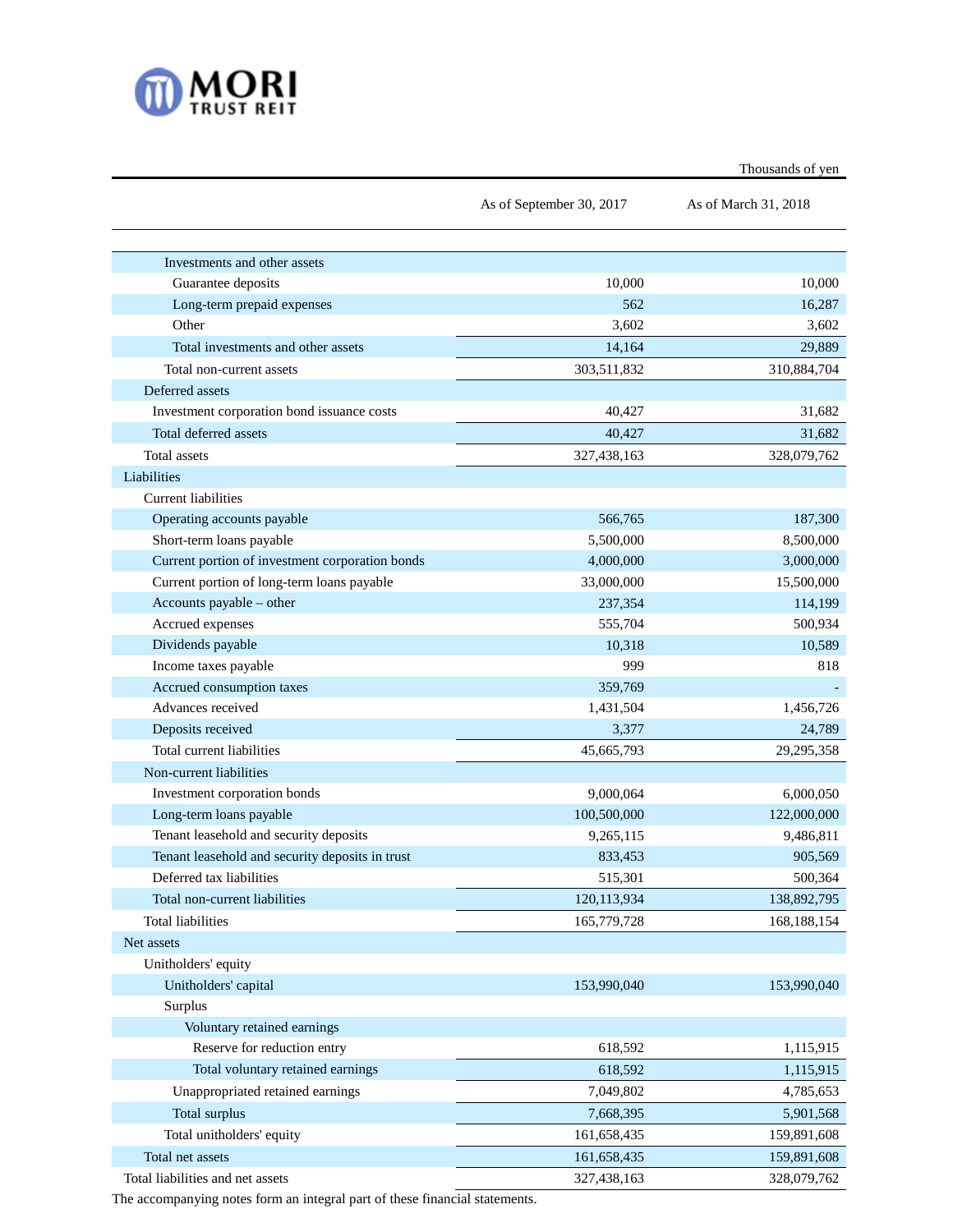

## **STATEMENTS OF INCOME AND RETAINED EARNINGS**

For the six-month period ended September 30, 2017 and March 31, 2018

|                                                               |                                                               | Thousands of yen                                            |
|---------------------------------------------------------------|---------------------------------------------------------------|-------------------------------------------------------------|
|                                                               | For the period<br>from April 1, 2017<br>to September 30, 2017 | For the period<br>from October 1, 2017<br>to March 31, 2018 |
| Operating revenue                                             |                                                               |                                                             |
| Lease business revenue                                        | 8,504,468                                                     | 8,406,855                                                   |
| Other lease business revenue                                  | 289,014                                                       | 279,452                                                     |
| Gain on sale of investment property                           | 2,813,198                                                     |                                                             |
| Total operating revenue                                       | 11,606,680                                                    | 8,686,308                                                   |
| Operating expenses                                            |                                                               |                                                             |
| Expenses related to rent business                             | 3,285,231                                                     | 2,990,885                                                   |
| Asset management fee                                          | 364,288                                                       | 328,060                                                     |
| Asset custody fee                                             | 16,557                                                        | 16,364                                                      |
| Administrative service fees                                   | 59,152                                                        | 51,275                                                      |
| Directors' compensations                                      | 7,590                                                         | 6,000                                                       |
| Other operating expenses                                      | 79,592                                                        | 45,536                                                      |
| Total operating expenses                                      | 3,812,411                                                     | 3,438,121                                                   |
| Operating income                                              | 7,794,268                                                     | 5,248,186                                                   |
| Non-operating income                                          |                                                               |                                                             |
| Interest income                                               | 372                                                           | 381                                                         |
| Reversal of dividends payable                                 | 1,112                                                         | 1,658                                                       |
| Insurance income                                              | 286                                                           | 6,259                                                       |
| Other                                                         |                                                               | 1,764                                                       |
| Total non-operating income                                    | 1,771                                                         | 10,063                                                      |
| Non-operating expenses                                        |                                                               |                                                             |
| Interest expenses                                             | 490,019                                                       | 462,695                                                     |
| Interest expenses on investment corporation bonds             | 16,115                                                        | 15,208                                                      |
| Amortization of investment corporation bond issuance<br>costs | 9,402                                                         | 8,745                                                       |
| Total non-operating expenses                                  | 515,538                                                       | 486,648                                                     |
| Ordinary income                                               | 7,280,501                                                     | 4,771,601                                                   |
| Profit before income taxes                                    | 7,280,501                                                     | 4,771,601                                                   |
| Income taxes - current                                        | 1,056                                                         | 876                                                         |
| Income taxes - deferred                                       | 229,642                                                       | (14,928)                                                    |
| Total income taxes                                            | 230,698                                                       | (14,051)                                                    |
| Profit                                                        | 7,049,802                                                     | 4,785,653                                                   |
| Unappropriated retained earnings                              | 7,049,802                                                     | 4,785,653                                                   |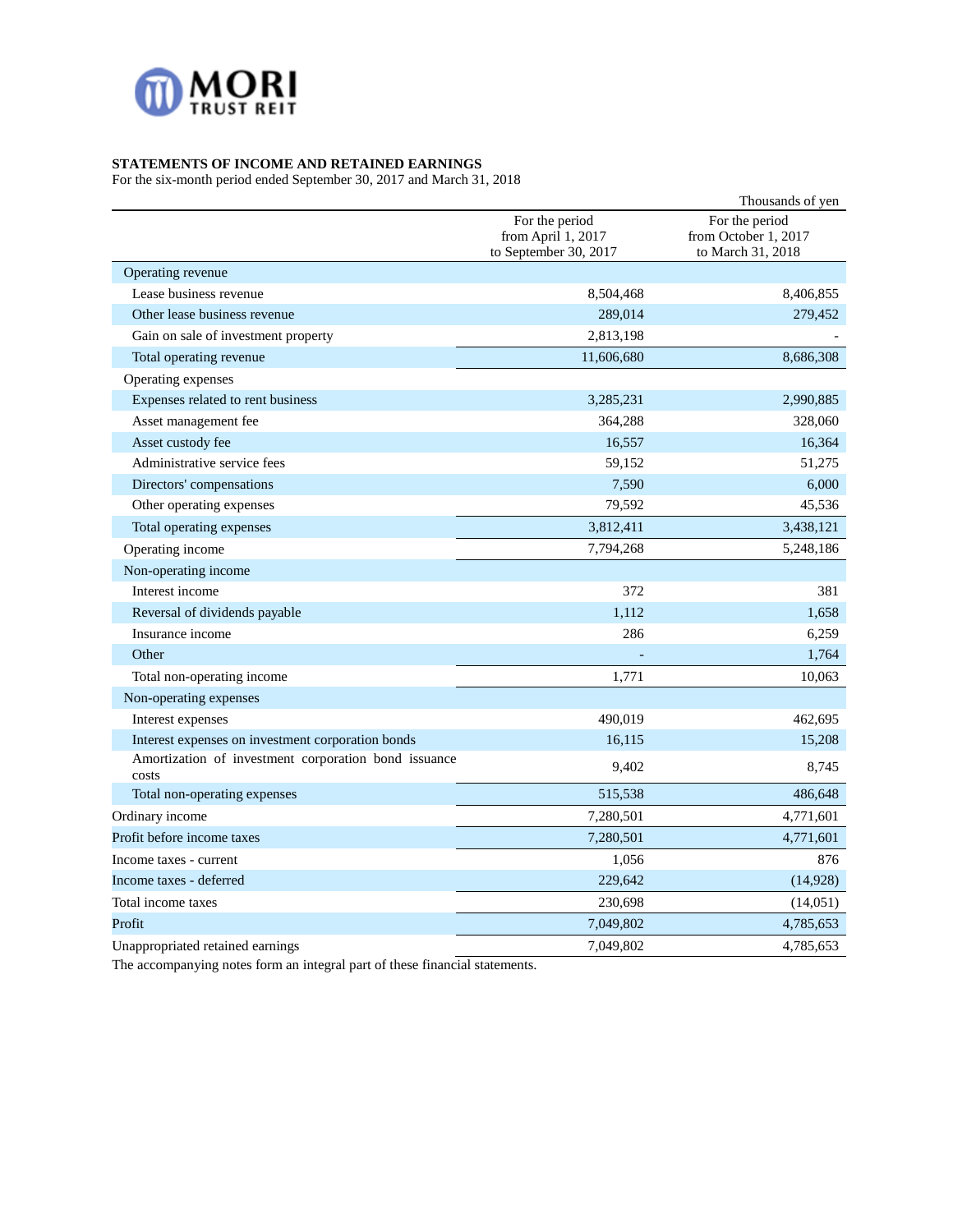

## **STATEMENTS OF CHANGES IN NET ASSETS**

For the six-month period from April 1, 2017 to September 30, 2017

Thousands of yen

| Unitholders' equity                           |              |                                |                                      |                                        |               |                    |                  |
|-----------------------------------------------|--------------|--------------------------------|--------------------------------------|----------------------------------------|---------------|--------------------|------------------|
|                                               |              | Surplus                        |                                      |                                        |               |                    |                  |
|                                               | Unitholders' | Voluntary retained earnings    |                                      | Unappropriated                         |               | Total unitholders' | Total net assets |
|                                               | capital      | Reserve for<br>reduction entry | Total voluntary<br>retained earnings | retained earnings<br>(undisposed loss) | Total surplus | equity             |                  |
| Balance at beginning of<br>current period     | 153,990,040  | 652,218                        | 652,218                              | 4,722,333                              | 5,374,552     | 159,364,592        | 159,364,592      |
| Changes of items during<br>period             |              |                                |                                      |                                        |               |                    |                  |
| Reversal of reserve for<br>reduction entry    |              | (33,626)                       | (33, 626)                            | 33,626                                 |               |                    |                  |
| Dividends of surplus                          |              |                                |                                      | (4,755,960)                            | (4,755,960)   | (4,755,960)        | (4,755,960)      |
| Profit                                        |              |                                |                                      | 7,049,802                              | 7,049,802     | 7,049,802          | 7,049,802        |
| Total changes<br>of<br>items<br>during period |              | (33,626)                       | (33,626)                             | 2,327,469                              | 2,293,842     | 2,293,842          | 2,293,842        |
| Balance at end of current<br>period           | 153,990,040  | 618,592                        | 618,592                              | 7,049,802                              | 7,668,395     | 161,658,435        | 161,658,435      |

The accompanying notes form an integral part of these financial statements.

For the six-month period from October 1, 2017 to March 31, 2018

|                                                  |              |                                |                                      |                                        |                                                                                                                                                                       |                   | Thousands of yen |  |
|--------------------------------------------------|--------------|--------------------------------|--------------------------------------|----------------------------------------|-----------------------------------------------------------------------------------------------------------------------------------------------------------------------|-------------------|------------------|--|
|                                                  |              |                                |                                      | Unitholders' equity                    |                                                                                                                                                                       |                   |                  |  |
|                                                  | Surplus      |                                |                                      |                                        |                                                                                                                                                                       |                   |                  |  |
|                                                  | Unitholders' | Voluntary retained earnings    |                                      | Unappropriated                         |                                                                                                                                                                       | Total unitholders | Total net assets |  |
|                                                  | capital      | Reserve for<br>reduction entry | Total voluntary<br>retained earnings | retained earnings<br>(undisposed loss) | equity<br>Total surplus<br>7,668,395<br>161,658,435<br>(6,552,480)<br>(6,552,480)<br>4,785,653<br>4,785,653<br>(1,766,826)<br>(1,766,826)<br>5,901,568<br>159,891,608 |                   |                  |  |
| Balance at beginning of<br>current period        | 153,990,040  | 618,592                        | 618,592                              | 7,049,802                              |                                                                                                                                                                       |                   | 161,658,435      |  |
| Changes of items during<br>period                |              |                                |                                      |                                        |                                                                                                                                                                       |                   |                  |  |
| Reversal of reserve for<br>reduction entry       |              | 497,322                        | 497,322                              | (497, 322)                             |                                                                                                                                                                       |                   |                  |  |
| Dividends of surplus                             |              |                                |                                      | (6,552,480)                            |                                                                                                                                                                       |                   | (6,552,480)      |  |
| Profit                                           |              |                                |                                      | 4,785,653                              |                                                                                                                                                                       |                   | 4,785,653        |  |
| of<br>Total<br>changes<br>items<br>during period |              | 497,322                        | 497,322                              | (2,264,149)                            |                                                                                                                                                                       |                   | (1,766,826)      |  |
| Balance at end of current<br>period              | 153,990,040  | 1,115,915                      | 1,115,915                            | 4,785,653                              |                                                                                                                                                                       |                   | 159,891,608      |  |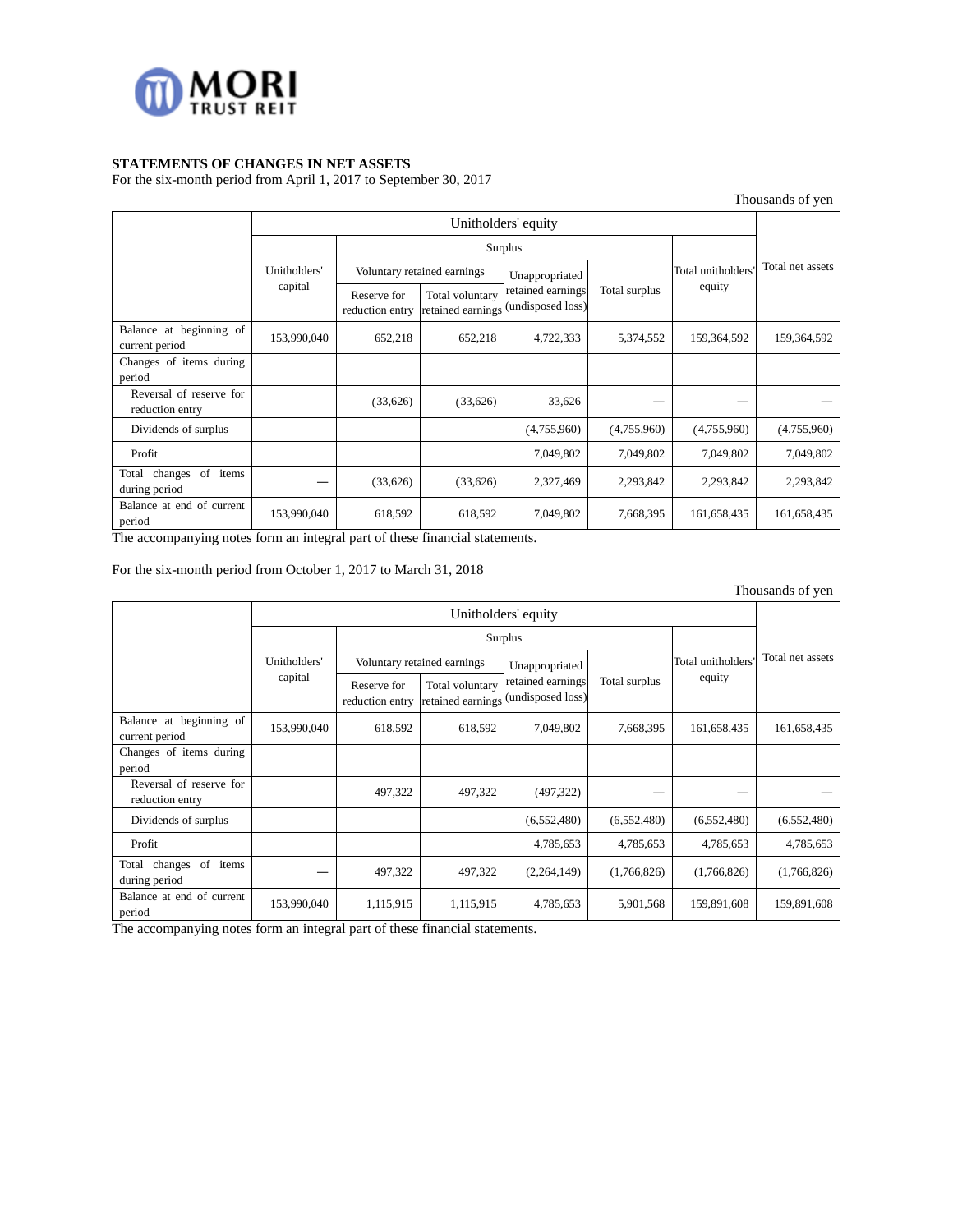

## **STATEMENTS OF CASH DISTRIBUTIONS**

For the six-month period ended September 30, 2017 and March 31, 2018

|                                             |                                                               | (Unit: yen)                                                 |
|---------------------------------------------|---------------------------------------------------------------|-------------------------------------------------------------|
|                                             | For the period<br>from April 1, 2017<br>to September 30, 2017 | For the period<br>from October 1, 2017<br>to March 31, 2018 |
| I. Unappropriated retained earnings         | 7,049,802,986                                                 | 4,785,653,121                                               |
| Reversal of voluntary retained<br>П.        |                                                               |                                                             |
| earnings                                    |                                                               |                                                             |
| Reversal of reserve for reduction           |                                                               |                                                             |
| entry                                       |                                                               | 32,346,879                                                  |
| III. Distribution amount                    | 6,552,480,000                                                 | 4,818,000,000                                               |
| (Distribution amount per unit)              | (4,964)                                                       | (3,650)                                                     |
| IV. Voluntary retained earnings             |                                                               |                                                             |
| Provision of reserve for reduction          |                                                               |                                                             |
| entry                                       | 497,322,986                                                   |                                                             |
| V. Retained earnings carried forward        | $\theta$                                                      | $\Omega$                                                    |
| Calculation<br>method<br>of<br>distribution | In accordance with Paragraph 1,                               | In accordance with Paragraph 1,                             |
| amount                                      | Article 29 of the Investment                                  | Article 29 of the Investment                                |
|                                             | Corporation's Articles of Incorporation,                      | Corporation's Articles of Incorporation,                    |
|                                             | MTR decided to distribute the total                           | MTR decided to distribute the total sum                     |
|                                             | balance of unappropriated retained                            | of unappropriated retained earnings and                     |
|                                             | earnings after deducting provision of the                     | the reversal of reserve for reduction                       |
|                                             | reserve for reduction entry under Article                     | entry under Article 66-2 of the Act on                      |
|                                             | 66-2 of the Act on Special Measures                           | Special Measures Concerning Taxation,                       |
|                                             | Concerning Taxation, the amount of                            | the amount of which is 4,818,000,000                        |
|                                             | which is 6,552,480,000 yen.                                   | yen.                                                        |
|                                             | In addition, MTR does not distribute                          | In addition, MTR does not distribute                        |
|                                             | dividends in excess of accounting profit                      | dividends in excess of accounting profit                    |
|                                             | as set forth in Paragraph 2, Article 29 of                    | as set forth in Paragraph 2, Article 29 of                  |
|                                             | the Investment Corporation's Articles of                      | the Investment Corporation's Articles of                    |
|                                             | Incorporation.                                                | Incorporation.                                              |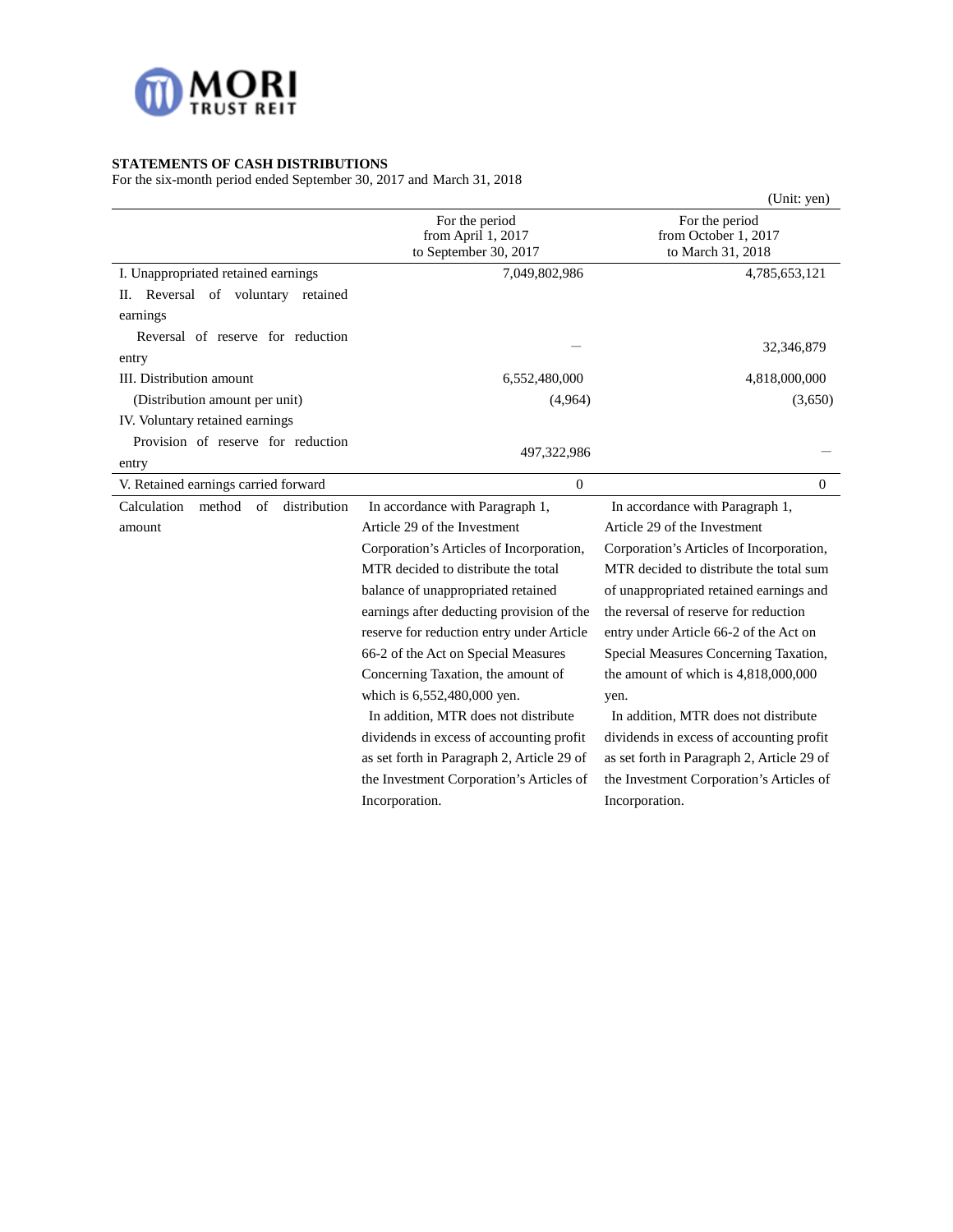

## **STATEMENTS OF CASH FLOWS**

For the six-month period ended September 30, 2017 and March 31, 2018

|                                                                  |                                                               | Thousands of yen                                            |
|------------------------------------------------------------------|---------------------------------------------------------------|-------------------------------------------------------------|
|                                                                  | For the period<br>from April 1, 2017<br>to September 30, 2017 | For the period<br>from October 1, 2017<br>to March 31, 2018 |
| Cash flows from operating activities                             |                                                               |                                                             |
| Profit before income taxes                                       | 7,280,501                                                     | 4,771,601                                                   |
| Depreciation                                                     | 1,373,930                                                     | 1,282,788                                                   |
| Amortization of investment corporation bond issuance<br>costs    | 9,402                                                         | 8,745                                                       |
| Interest income                                                  | (372)                                                         | (381)                                                       |
| Interest expenses                                                | 506,135                                                       | 477,903                                                     |
| Decrease (increase) in operating accounts receivable             | 11,296                                                        | 10,319                                                      |
| Increase (decrease) in operating accounts payable                | 345,032                                                       | (379, 346)                                                  |
| Decrease (increase) in consumption tax refund receivable         |                                                               | (9, 474)                                                    |
| Increase (decrease) in accrued consumption taxes                 | 188,571                                                       | (359,769)                                                   |
| Increase (decrease) in advances received                         | (46,363)                                                      | 25,221                                                      |
| Decrease due to sale of investment property                      | 11,213,671                                                    |                                                             |
| Other, net                                                       | 67,582                                                        | (55, 649)                                                   |
| Subtotal                                                         | 20,949,389                                                    | 5,771,961                                                   |
| Interest income received                                         | 372                                                           | 381                                                         |
| Interest expenses paid                                           | (516, 897)                                                    | (482, 803)                                                  |
| Income taxes paid                                                | (908)                                                         | (1,057)                                                     |
| Net cash provided by operating activities                        | 20,431,955                                                    | 5,288,481                                                   |
| Cash flows from investing activities                             |                                                               |                                                             |
| Purchase of property, plant and equipment                        | (233, 430)                                                    | (240, 569)                                                  |
| Purchase of property, plant and equipment in trust               | (102, 244)                                                    | (8,521,688)                                                 |
| Repayments of tenant leasehold and security deposits             | (909, 448)                                                    | (91, 991)                                                   |
| Proceeds from tenant leasehold and security deposits             | 73,032                                                        | 313,686                                                     |
| Repayments of tenant leasehold and security deposits in<br>trust | (30, 546)                                                     | (3,810)                                                     |
| Proceeds from tenant leasehold and security deposits in<br>trust | 32,172                                                        | 79,345                                                      |
| Net cash used in investing activities                            | (1,170,465)                                                   | (8,465,027)                                                 |
| Cash flows from financing activities                             |                                                               |                                                             |
| Net increase (decrease) in short-term loans payable              | (500,000)                                                     | 3,000,000                                                   |
| Proceeds from long-term loans payable                            | 12,500,000                                                    | 22,500,000                                                  |
| Repayments of long-term loans payable                            | (19,500,000)                                                  | (18,500,000)                                                |
| Proceeds from issuance of investment corporation bonds           |                                                               | (4,000,000)                                                 |
| Dividends paid                                                   | (4,755,373)                                                   | (6, 552, 208)                                               |
| Net cash used in financing activities                            | (12, 255, 373)                                                | (3,552,208)                                                 |
| Net increase (decrease) in cash and cash equivalents             | 7,006,117                                                     | (6,728,754)                                                 |
| Cash and cash equivalents at beginning of period                 | 16,782,701                                                    | 23,788,819                                                  |
| Cash and cash equivalents at end of period                       | 23,788,819                                                    | 17,060,065                                                  |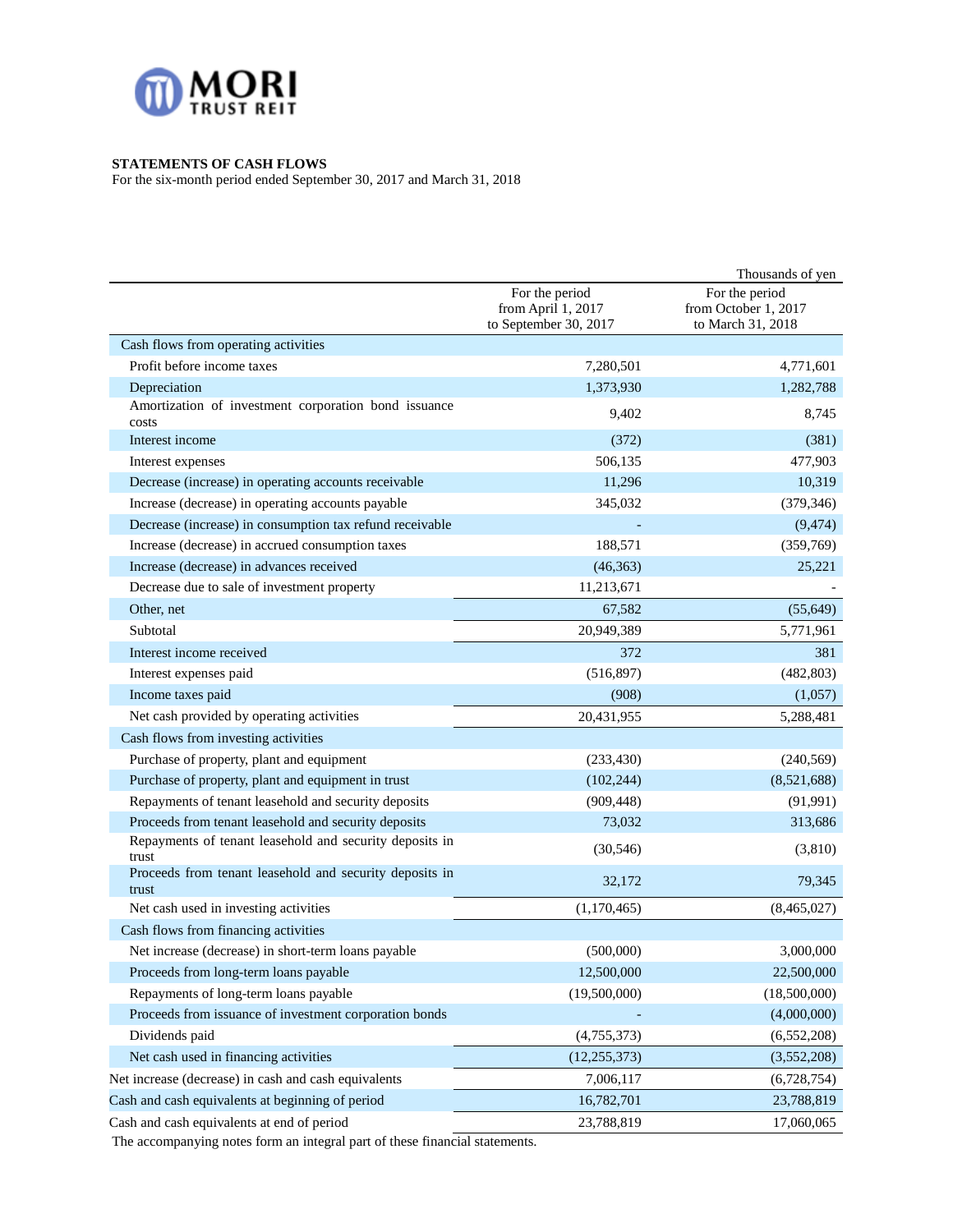

### **NOTES TO FINANCIAL STATEMENTS**

For the six-month period ended September 30, 2017 and March 31, 2018

### **1. ORGANIZATION AND BASIS OF PRESENTATION OF FINANCIAL STATEMENTS Organization**

MORI TRUST Sogo Reit, Inc. ("MTR"), a Japanese real estate investment corporation, was incorporated on October 2, 2001 under the Law Concerning Investment Trusts and Investment Corporations of Japan, or the Investment Trust Law. MTR was originally formed by Mori Trust Co., Ltd., and commenced operations on March 28, 2002 by acquiring a property. MTR is provided professional asset management services of properties of various types by a licensed asset management company, MORI TRUST Asset Management Co., Ltd. ("MTAM"). MTAM is currently owned 75% by MORI TRUST Co., Ltd., 10% by Sompo Japan Nipponkoa Insurance Inc., 5% by Sumitomo Mitsui Banking Corporation, 5% by MUFG bank, Ltd., and 5% by Mizuho Bank, Ltd. On February 13, 2004, MTR was listed on the J-REIT section of the Tokyo Stock Exchange (securities code: 8961). As of March 31, 2018, MTR owned a portfolio of 15 properties with a total rentable area of 433,865.34 sq. meters occupied by 97 tenants. The occupancy rate was 99.8%.

#### **Basis of presentation of financial statements**

MTR maintains its accounting records and prepares its financial statements in accordance with accounting principles generally accepted in Japan ("Japanese GAAP"), including provisions set forth in the Investment Trust Law, the Financial Instruments and Exchange Law of Japan and the related regulations, which are different in certain respects as to the application and disclosure requirements of International Financial Reporting Standards. The accompanying financial statements are a translation of the financial statements of MTR, which were prepared in accordance with Japanese GAAP and were presented in the Securities Report of MTR filed with the Kanto Local Finance Bureau. In preparing the accompanying financial statements, certain reclassifications have been made to the financial statements issued domestically in order to present them in a format which is more familiar to readers outside Japan. In addition, the notes to financial statements include information which might not be required under Japanese GAAP but is presented herein as additional information. As permitted under the Japanese Financial Instruments and Exchange Law, amounts of less than one million yen have been omitted. As a result, the totals shown in the accompanying financial statements do not necessarily agree with the sum of the individual amounts. MTR does not prepare consolidated financial statements as it has no subsidiaries.

### **2. SUMMARY OF SIGNIFICANT ACCOUNTING POLICIES**

#### **Property and equipment**

Property and equipment is stated at cost less accumulated depreciation. The costs of land, buildings and building improvements include the purchase prices of properties, legal fees and acquisition costs. Depreciation of property and equipment is calculated on a straight-line basis over the estimated useful lives of the respective assets ranging as follows:

Expenditures for repairs and maintenance are charged to income as incurred. Significant renewals and betterments are capitalized.

#### **Intangible assets**

Intangible assets are amortized on a straight-line basis.

#### **Revenue recognition**

Revenues from leasing of investment properties are recognized as rent accrued over the lease period.

#### **Deferred assets**

Deferred investment corporation bond issuance costs are amortized using the straight-line method over the respective terms of the bonds.

#### **Taxes on property and equipment**

Property and equipment is subject to property taxes and city planning taxes on a calendar year basis. These taxes are generally expensed during the period. The sellers of the properties were liable for property taxes for the calendar year including the period from the date of purchase by MTR through the end of the year since the taxes were imposed on the registered owners as of January 1, based on assessments made by local governments.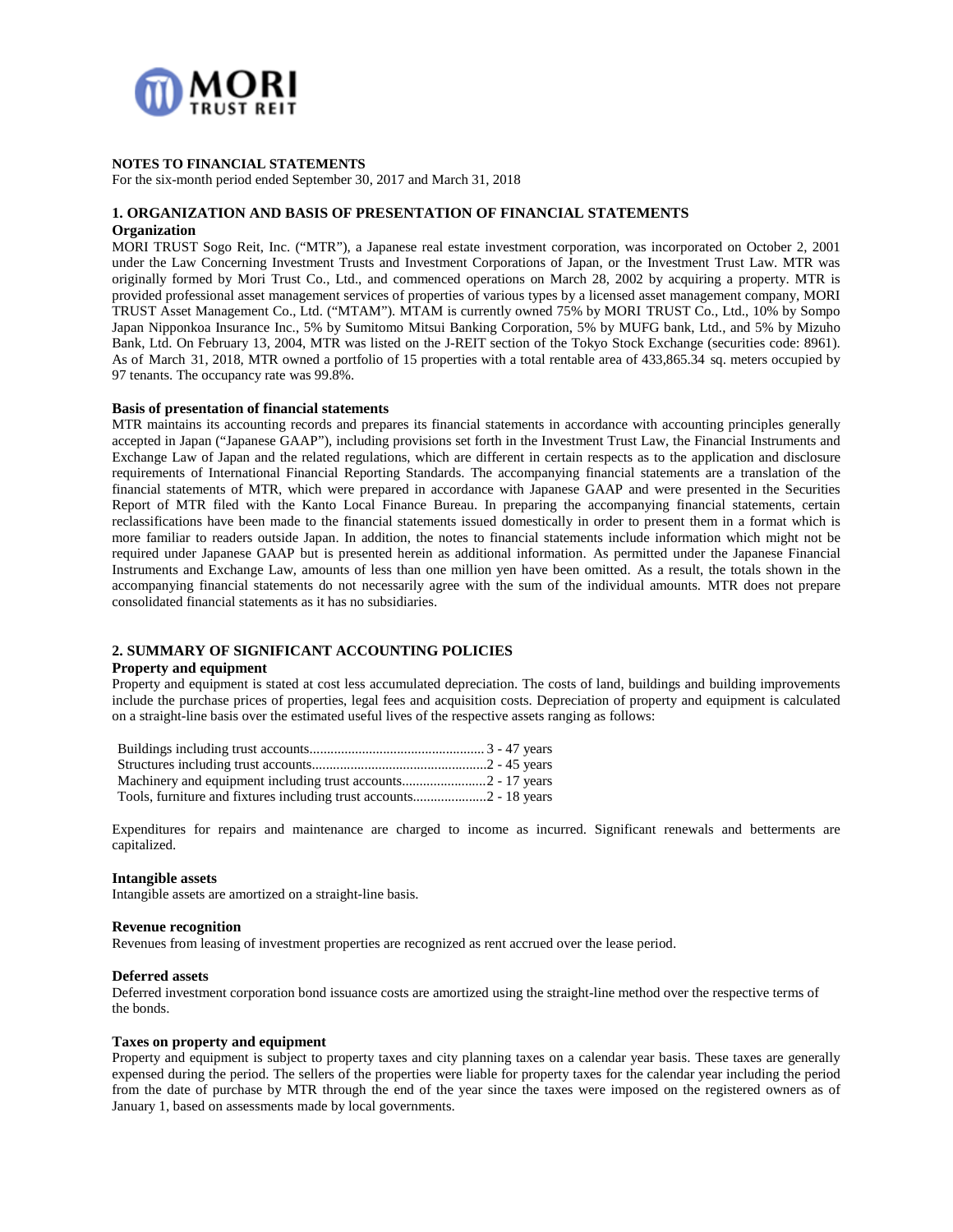

#### **Cash and cash equivalents**

Cash and cash equivalents consist of cash on hand, deposits with banks and short-term investments which are highly liquid, readily convertible to cash and with an insignificant risk of price fluctuation, and with an original maturity of three months or less.

#### **Accounting treatment of beneficiary interests in trust assets including real estate**

For trust beneficiary interests in real estate, all accounts of assets and liabilities within assets in trust as well as all income generated and expenses incurred from assets in trust are recorded in the relevant balance sheets and statements of income and retained earnings accounts.

#### **Consumption taxes**

Consumption taxes withheld and consumption taxes paid are not included in the accompanying statements of income and retained earnings. The consumption taxes paid are generally offset against the balance of consumption taxes withheld. As such, the excess of payments over amounts withheld is included in current assets and the excess of amounts withheld over payments is included in current liabilities.

#### **3. PROPERTY AND EQUIPMENT**

Property and equipment at September 30, 2017 and March 31, 2018 consisted of the following:

|                                   |                          | Thousands of yen  |                         |                   |  |  |  |
|-----------------------------------|--------------------------|-------------------|-------------------------|-------------------|--|--|--|
|                                   | As of September 30, 2017 |                   | As of March 31, 2018    |                   |  |  |  |
|                                   | <b>Acquisition Cost</b>  | <b>Book Value</b> | <b>Acquisition Cost</b> | <b>Book Value</b> |  |  |  |
| Land                              | 136,672,529              | 136,672,529       | 136,672,529             | 136,672,529       |  |  |  |
| Buildings and structures          | 40,160,163               |                   | 40,267,850              |                   |  |  |  |
| Accumulated depreciation          | (15,023,247)             | 25,136,915        | (15,770,068)            | 24,497,781        |  |  |  |
| Machinery and equipment           | 133.961                  |                   | 152,086                 |                   |  |  |  |
| Accumulated depreciation          | (105, 359)               | 28,601            | (106,985)               | 45,100            |  |  |  |
| Tools, furniture and fixtures     | 93,751                   |                   | 96.113                  |                   |  |  |  |
| Accumulated depreciation          | (60, 371)                | 33,380            | (63,199)                | 32,913            |  |  |  |
| Land in trust                     | 123,359,160              | 123,359,160       | 130,930,959             | 130,930,959       |  |  |  |
| Buildings and structures in trust | 26,214,631               |                   | 27,151,579              |                   |  |  |  |
| Accumulated depreciation          | (7, 975, 725)            | 18,238,905        | (8,503,948)             | 18,647,631        |  |  |  |
| Machinery and equipment in trust  | 2,897                    |                   | 2,897                   |                   |  |  |  |
| Accumulated depreciation          | (2,233)                  | 664               | (2,261)                 | 636               |  |  |  |
| Tools, furniture and fixtures in  |                          |                   |                         |                   |  |  |  |
| trust                             | 57,799                   |                   | 60,813                  |                   |  |  |  |
| Accumulated depreciation          | (30,605)                 | 27,193            | (33, 849)               | 26,963            |  |  |  |
| Total                             |                          | 303,497,351       |                         | 310,854,517       |  |  |  |

The compressed amount of tangible assets with government grants under the Corporation Tax Law of Japan was ¥38,340 thousand at September 30, 2017 and ¥38,340 thousand at March 31, 2018.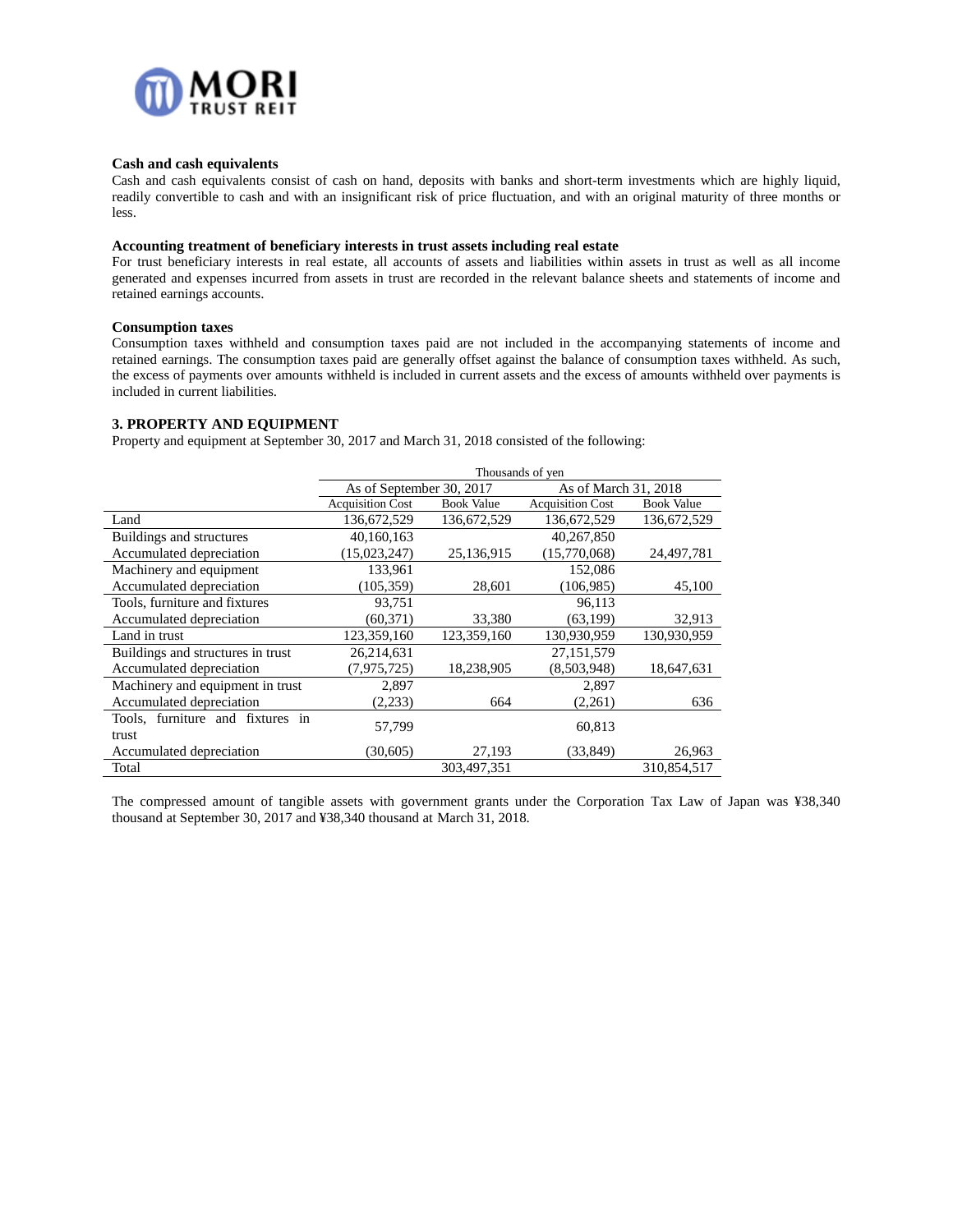

## **4. SHORT**-**TERM LOANS PAYABLE**

Short-term loans payable at September 30, 2017 and March 31, 2018 consisted of the following:

| Thousands of yen                               |                                |                            |                                     |                  |                 |      |
|------------------------------------------------|--------------------------------|----------------------------|-------------------------------------|------------------|-----------------|------|
| Lender                                         | As of<br>September 30,<br>2017 | As of<br>March 31,<br>2018 | Average<br>interest rate<br>(96)(1) | Due on           | Use of<br>funds | Note |
| Resona Bank, Limited                           | 500,000                        |                            |                                     |                  |                 |      |
| Mizuho Bank, Ltd.                              | 2,000,000                      | 2,000,000                  | 0.18                                | April 12, 2018   |                 |      |
| Mitsubishi UFJ Trust & Banking Corporation (2) | 3,000,000                      | 3,000,000                  | 0.18                                | August 31, 2018  |                 |      |
| Resona Bank, Limited                           |                                | 500,000                    | 0.18                                | October 18, 2018 |                 |      |
| Mizuho Bank, Ltd.                              |                                | 1.500.000                  | 0.15                                | March 22, 2019   | (3)             | (4)  |
| Sumitomo Mitsui Trust Bank, Ltd.               |                                | 1.500.000                  | 0.15                                | March 22, 2019   |                 |      |
| Total short-term loans                         | 5,500,000                      | 8.500,000                  |                                     | ۰                |                 |      |

(1) Average interest rate for each loan has been rounded to the second decimal place.

(2) Mitsubishi UFJ Trust and Banking Corporation transferred its corporate loan-related businesses to MUFG Bank, Ltd. effective April 16, 2018. The same applies hereinafter.

(3) Use of the above funds includes acquisition of real estate or beneficiary interests.

(4) The above loans are unsecured and non-guaranteed with floating rates.

MTR has entered into line of credit loan agreements totaling ¥20,000 million with banks to reduce refinancing risk. The unused amount of such credit lines was ¥20,000 million at March 31, 2018.

### **5. LONG**-**TERM LOANS PAYABLE**

Long-term loans payable at September 30, 2017 and March 31, 2018 consisted of the following:

| Thousands of yen                                |               |                          |                          |                          |        |      |
|-------------------------------------------------|---------------|--------------------------|--------------------------|--------------------------|--------|------|
|                                                 | As of         | As of                    | Average                  |                          | Use of |      |
| Lender                                          | September 30, | March 31,                | interest rate            | Due on                   | funds  | Note |
|                                                 | 2017          | 2018                     | (%) (1)                  |                          |        |      |
| Sumitomo Mitsui Trust Bank, Ltd.                | 1,000,000     |                          | $\overline{\phantom{0}}$ |                          |        |      |
| Mitsubishi UFJ Trust & Banking Corporation (2)  | 1,000,000     | $\overline{\phantom{0}}$ | $\overline{\phantom{0}}$ |                          |        |      |
| Sumitomo Mitsui Banking Corporation             | 5,000,000     |                          | $\overline{\phantom{0}}$ |                          |        |      |
| The Bank of Tokyo-Mitsubishi UFJ, Ltd. (3)      | 5,000,000     |                          | $\overline{\phantom{0}}$ |                          |        |      |
| Mizuho Bank, Ltd.                               | 3,000,000     |                          |                          | $\overline{\phantom{0}}$ |        |      |
| <b>ORIX Bank Corporation</b>                    | 2,000,000     |                          | $\overline{\phantom{0}}$ | $\overline{\phantom{0}}$ |        |      |
| Development Bank of Japan Inc.                  | 1,500,000     |                          | $\overline{\phantom{0}}$ |                          |        |      |
| Mitsubishi UFJ Trust & Banking Corporation (2)  | 4,500,000     | 4,500,000                | 0.47                     | April 13, 2018           |        |      |
| Mizuho Bank, Ltd.                               | 3,000,000     | 3,000,000                | 0.85                     | April 24, 2018           |        |      |
| Aozora Bank, Ltd.                               | 1,000,000     | 1,000,000                | 0.85                     | April 24, 2018           |        |      |
| The Bank of Fukuoka, Ltd.                       | 1,000,000     | 1,000,000                | 0.63                     | May 31, 2018             |        |      |
| <b>ORIX Bank Corporation</b>                    | 1,000,000     | 1,000,000                | 0.78                     | August 30, 2018          |        |      |
| Mitsubishi UFJ Trust & Banking Corporation (2)  | 3,000,000     | 3,000,000                | 0.44                     | August 31, 2018          |        |      |
| Development Bank of Japan Inc.                  | 1,000,000     | 1,000,000                | 0.99                     | August 31, 2018          |        |      |
| Sumitomo Mitsui Banking Corporation             | 1,000,000     | 1,000,000                | 0.72                     | February 28, 2019        |        |      |
| Development Bank of Japan Inc.                  | 2,000,000     | 2,000,000                | 0.75                     | April 11, 2019           |        |      |
| Mizuho Bank, Ltd.                               | 1,000,000     | 1,000,000                | 0.75                     | April 11, 2019           | (4)    | (5)  |
| Sumitomo Mitsui Banking Corporation             | 3,000,000     | 3,000,000                | 0.96                     | April 24, 2019           |        |      |
| The Bank of Tokyo-Mitsubishi UFJ, Ltd. (3)      | 2,000,000     | 2,000,000                | 1.04                     | August 30, 2019          |        |      |
| Mizuho Bank, Ltd.                               | 1,500,000     | 1,500,000                | 0.53                     | August 30, 2019          |        |      |
| Mizuho Bank, Ltd.                               | 1,500,000     | 1,500,000                | 0.69                     | August 30, 2019          |        |      |
| Development Bank of Japan Inc.                  | 1,000,000     | 1,000,000                | 1.12                     | August 30, 2019          |        |      |
| Tokio Marine & Nichido Fire Insurance Co., Ltd. | 500,000       | 500,000                  | 0.17                     | August 30, 2019          |        |      |
| Sumitomo Mitsui Banking Corporation             | 5,000,000     | 5,000,000                | 1.04                     | October 11, 2019         |        |      |
| Sumitomo Mitsui Banking Corporation             | 2,000,000     | 2,000,000                | 0.97                     | October 11, 2019         |        |      |
| Mizuho Bank, Ltd.                               | 1,500,000     | 1,500,000                | 0.64                     | October 17, 2019         |        |      |
| Mizuho Bank, Ltd.                               | 1,000,000     | 1,000,000                | 0.62                     | December 26, 2019        |        |      |
| The Bank of Fukuoka, Ltd.                       | 500,000       | 500,000                  | 0.62                     | December 26, 2019        |        |      |
| Resona Bank, Limited.                           | 500,000       | 500,000                  | 0.62                     | December 26, 2019        |        |      |
| Nippon Life Insurance Company                   | 500,000       | 500,000                  | 0.62                     | December 26, 2019        |        |      |
| The Nishi-Nippon City Bank, Ltd.                | 500,000       | 500,000                  | 0.57                     | December 26, 2019        |        |      |
| The Bank of Fukuoka, Ltd.                       | 500,000       | 500,000                  | 0.33                     | January 31, 2020         |        |      |
| The Bank of Fukuoka, Ltd.                       | 500,000       | 500,000                  | 0.62                     | January 31, 2020         |        |      |
| Sumitomo Mitsui Trust Bank, Ltd.                | 3,000,000     | 3,000,000                | 0.63                     | February 28, 2020        |        |      |
| Mitsubishi UFJ Trust & Banking Corporation (2)  | 3,000,000     | 3,000,000                | 0.20                     | February 28, 2020        |        |      |
| The Hachijuni Bank, Ltd.                        | 1,000,000     | 1,000,000                | 0.34                     | February 28, 2020        |        |      |
| Development Bank of Japan Inc.                  | 1,000,000     | 1.000.000                | 0.88                     | March 12, 2020           |        |      |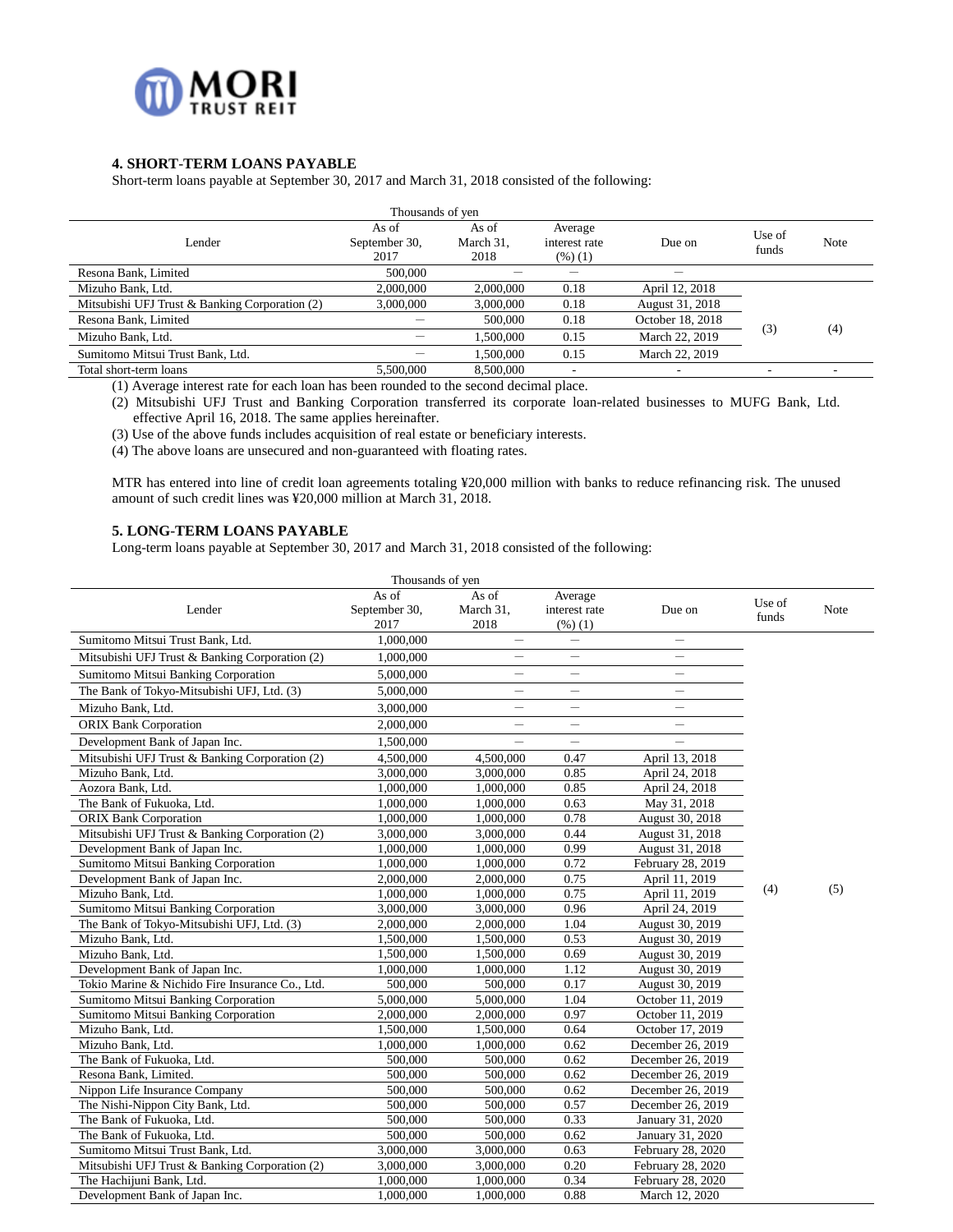

| Sumitomo Mitsui Trust Bank, Ltd.               | 4,000,000                | 4,000,000   |                          |                    |     |
|------------------------------------------------|--------------------------|-------------|--------------------------|--------------------|-----|
|                                                |                          |             | 0.65                     | April 13, 2020     |     |
| The Bank of Tokyo-Mitsubishi UFJ, Ltd. (3)     | 4,000,000                | 4,000,000   | 1.07                     | April 24, 2020     |     |
| The Bank of Tokyo-Mitsubishi UFJ, Ltd. (3)     | 3,000,000                | 3,000,000   | 1.18                     | August 31, 2020    |     |
| Nippon Life Insurance Company                  | 500,000                  | 500,000     | 0.63                     | August 31, 2020    |     |
| Nippon Life Insurance Company                  | 1,000,000                | 1,000,000   | 0.55                     | September 30, 2020 |     |
| Sumitomo Mitsui Banking Corporation            | 3,000,000                | 3,000,000   | 1.09                     | October 9, 2020    |     |
| Mitsubishi UFJ Trust & Banking Corporation (2) |                          | 1,000,000   | 0.34                     | December 25, 2020  |     |
| Mizuho Bank, Ltd                               | $\overline{\phantom{0}}$ | 1,000,000   | 0.32                     | January 19, 2021   |     |
| Development Bank of Japan Inc.                 |                          | 500,000     | 0.32                     | January 19, 2021   |     |
| Sumitomo Mitsui Trust Bank, Ltd.               | 1,500,000                | 1,500,000   | 0.27                     | February 26, 2021  |     |
| Mizuho Bank, Ltd.                              | 1,000,000                | 1.000.000   | 0.27                     | February 26, 2021  |     |
| Development Bank of Japan Inc.                 | 1.000.000                | 1,000,000   | 1.02                     | March 12, 2021     |     |
| Mitsubishi UFJ Trust & Banking Corporation (2) | 1,500,000                | 1,500,000   | 0.30                     | March 31, 2021     |     |
| Sumitomo Mitsui Banking Corporation            | 5,000,000                | 5,000,000   | 1.02                     | April 9, 2021      |     |
| Resona Bank, Limited.                          | 1,000,000                | 1,000,000   | 0.28                     | April 22, 2021     |     |
| Resona Bank, Limited.                          | 500,000                  | 500,000     | 0.28                     | May 31, 2021       | (4) |
| Mizuho Bank, Ltd.                              | 1,500,000                | 1,500,000   | 0.37                     | August 31, 2021    |     |
| Mizuho Bank, Ltd.                              | 1,000,000                | 1,000,000   | 0.34                     |                    |     |
|                                                |                          |             | 0.89                     | August 31, 2021    |     |
| The Bank of Tokyo-Mitsubishi UFJ, Ltd. (3)     | 1,500,000                | 1,500,000   |                          | October 1, 2021    |     |
| Sumitomo Mitsui Banking Corporation            | 1,000,000                | 1,000,000   | 0.83                     | December 24, 2021  |     |
| Sumitomo Mitsui Trust Bank, Ltd.               |                          | 1,000,000   | 0.41                     | December 24, 2021  |     |
| Aozora Bank, Ltd.                              | 500,000                  | 500,000     | 0.83                     | December 24, 2021  |     |
| Sumitomo Mitsui Banking Corporation            |                          | 2,500,000   | 0.38                     | January 19, 2022   |     |
| Mizuho Bank, Ltd.                              |                          | 500,000     | 0.38                     | January 19, 2022   |     |
| The Bank of Fukuoka, Ltd.                      | 2,000,000                | 2,000,000   | 0.47                     | January 31, 2022   |     |
| Development Bank of Japan Inc.                 | 3,000,000                | 3,000,000   | 0.84                     | February 28, 2022  |     |
| Sumitomo Mitsui Banking Corporation            |                          | 1,500,000   | 0.42                     | February 28, 2022  |     |
| The Bank of Tokyo-Mitsubishi UFJ, Ltd. (3)     |                          | 500,000     | 0.42                     | February 28, 2022  |     |
| The Dai-ichi Life Insurance Company, Limited   | 500,000                  |             |                          | February 28, 2022  |     |
|                                                |                          | 500,000     | 0.45                     |                    |     |
| Mizuho Bank, Ltd.                              | 4,000,000                | 4,000,000   | 0.47                     | April 11, 2022     |     |
| Aozora Bank, Ltd.                              | 1,000,000                | 1,000,000   | 0.47                     | April 11, 2022     |     |
| The Ashikaga Bank, Ltd.                        | 1,000,000                | 1,000,000   | 0.44                     | April 22, 2022     |     |
| Sumitomo Mitsui Banking Corporation            | 2,000,000                | 2,000,000   | 0.80                     | April 28, 2022     |     |
| Sumitomo Mitsui Trust Bank, Ltd.               | 3,500,000                | 3,500,000   | 0.44                     | August 31, 2022    |     |
| Sumitomo Mitsui Trust Bank, Ltd.               | 2,000,000                | 2,000,000   | 0.40                     | August 31, 2022    |     |
| Sumitomo Mitsui Trust Bank, Ltd.               | 1,000,000                | 1,000,000   | 0.47                     | September 30, 2022 |     |
| Sumitomo Mitsui Trust Bank, Limited.           |                          | 1,500,000   | 0.44                     | January 19, 2023   |     |
| Mizuho Bank, Ltd.                              | $\overline{\phantom{0}}$ | 500,000     | 0.44                     | January 19, 2023   |     |
| The Bank of Tokyo-Mitsubishi UFJ, Ltd. (3)     |                          | 2,500,000   | 0.49                     | February 28, 2023  |     |
| Mizuho Bank, Ltd.                              |                          | 2,000,000   | 0.49                     | February 28, 2023  |     |
| Sumitomo Mitsui Trust Bank, Ltd.               | 1,000,000                | 1,000,000   | 0.45                     | February 28, 2023  |     |
| Mizuho Trust & Banking Co., Ltd                | 1,000,000                | 1,000,000   | 0.45                     | February 28, 2023  |     |
| Mizuho Bank, Ltd.                              | 3,500,000                | 3,500,000   | 0.47                     | April 12, 2023     |     |
| The Bank of Fukuoka, Ltd.                      | 1,000,000                | 1,000,000   | 0.43                     | April 21, 2023     |     |
|                                                | 1.500.000                |             | 0.48                     | August 31, 2023    |     |
| Mizuho Bank. Ltd.                              |                          | 1.500.000   |                          |                    |     |
| Resona Bank, Limited.                          | 1,000,000                | 1,000,000   | 0.48                     | August 31, 2023    |     |
| Development Bank of Japan Inc.                 | 500,000                  | 500,000     | 0.54                     | September 29, 2023 |     |
| Resona Bank, Limited                           | 1,000,000                | 1.000.000   | 0.46                     | October 18, 2023   |     |
| Development Bank of Japan Inc.                 | 1,500,000                | 1,500,000   | 0.64                     | February 29, 2024  |     |
| Aozora Bank, Ltd.                              | 2,000,000                | 2,000,000   | 0.54                     | March 11, 2024     |     |
| Shinkin Central Bank                           |                          | 2,000,000   | 0.57                     | March 19, 2024     |     |
| Mizuho Bank, Ltd.                              | $\qquad \qquad -$        | 1,500,000   | 0.56                     | January 17, 2025   |     |
| The Bank of Tokyo-Mitsubishi UFJ, Ltd. (3)     |                          | 500,000     | 0.56                     | January 17, 2025   |     |
| Mizuho Bank, Ltd.                              | $\qquad \qquad -$        | 1,000,000   | 0.65                     | February 28, 2025  |     |
|                                                |                          |             |                          |                    |     |
| Sumitomo Mitsui Banking Corporation            | $\qquad \qquad -$        | 1,000,000   | 0.65                     | February 28, 2025  |     |
| The Bank of Tokyo-Mitsubishi UFJ, Ltd. (3)     |                          | 500,000     | 0.65                     | February 28, 2025  |     |
| Development Bank of Japan Inc.                 | $\qquad \qquad -$        | 1,000,000   | 0.64                     | March 19, 2025     |     |
| Total long-term loans                          | 133,500,000              | 137,500,000 | $\overline{\phantom{a}}$ |                    |     |

(1) Average interest rate for each loan has been rounded to the second decimal place.

(2) Mitsubishi UFJ Trust and Banking Corporation transferred its corporate loan-related businesses to MUFG Bank, Ltd. effective April 16, 2018. The same applies hereinafter.

(3) The Bank of Tokyo-Mitsubishi UFJ, Ltd. changed its name to MUFG Bank, Ltd. effective April 1, 2018 The same applies hereinafter.

(4) Use of the above funds includes acquisition of real estate or beneficiary interests.

(5) The above loans are unsecured and non-guaranteed with fixed interest rates.

 $(4)$  (5)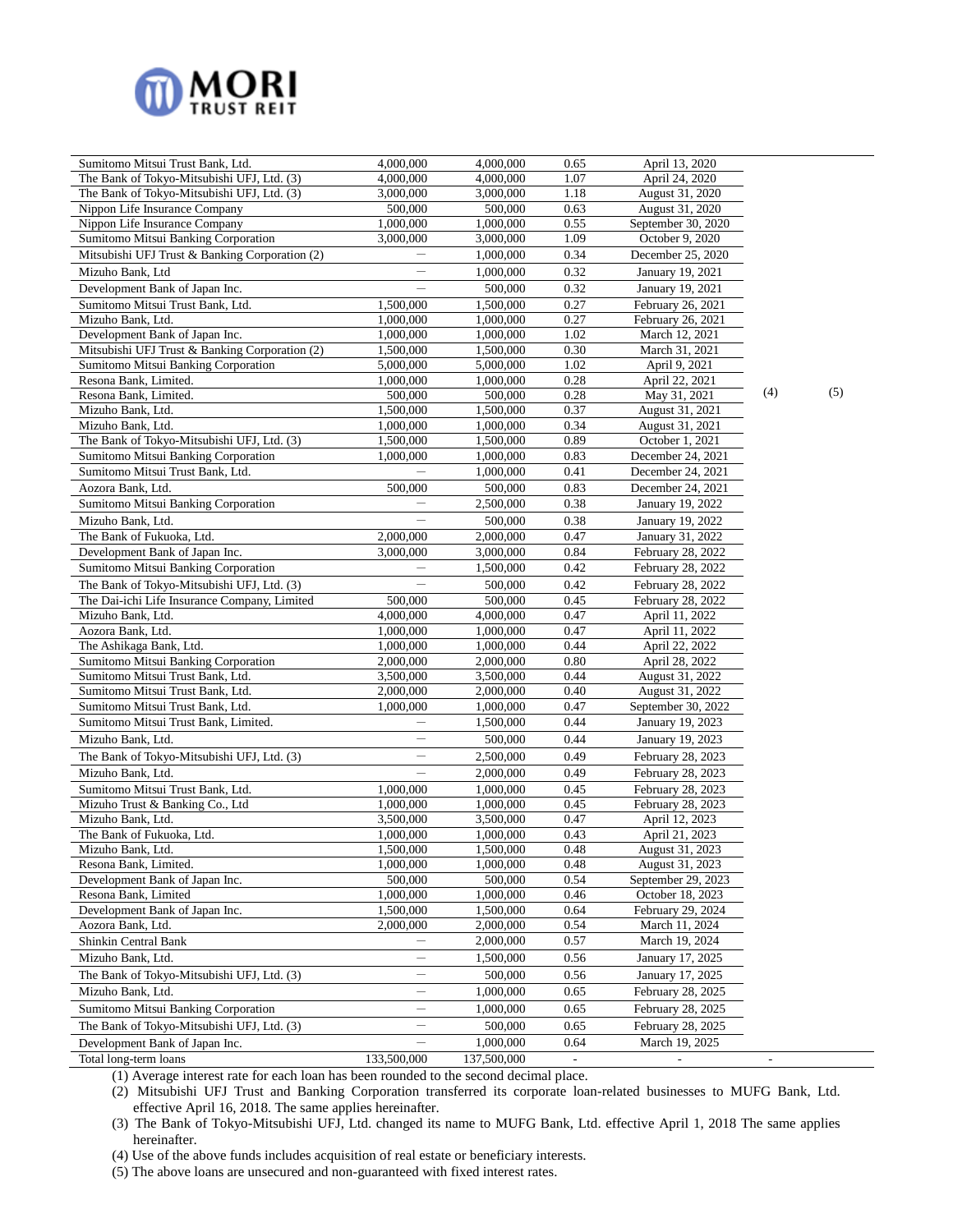

(6) The total amounts of long-term loans repayable expected to be repaid during each of the 5 years subsequent to the current balance sheet date are summarized as follows:

|                    | to 2 vears | 2 to 3 years | 3 to 4 years | 4 to 5 years |
|--------------------|------------|--------------|--------------|--------------|
| Amount of loans    | 33,000,000 | 23,000,000   | 23,500,000   | 23,000,000   |
| (Thousands of yen) |            |              |              |              |

#### **6. INVESTMENT CORPORATION BONDS**

Investment corporation bonds at September 30, 2017 and March 31, 2018 consisted of the following:

|                                          | Thousands of yen               |                            |                                 |                   |                 |      |
|------------------------------------------|--------------------------------|----------------------------|---------------------------------|-------------------|-----------------|------|
|                                          | As of<br>September 30,<br>2017 | As of<br>March 31,<br>2018 | Average<br>interest rate<br>(%) | Due on            | Use of<br>funds | Note |
| Unsecured bonds due on February 26, 2018 | 4,000,000                      |                            | 0.18                            | February 26, 2018 |                 |      |
| Unsecured bonds due on February 25, 2019 | 3,000,000                      | 3,000,000                  | 0.11                            | February 25, 2019 |                 |      |
| Unsecured bonds due on February 21, 2020 | 4,000,064                      | 4,000,050                  | $0.00*$                         | February 21, 2020 | (1)             | (2)  |
| Unsecured bonds due on February 26, 2027 | 1.000.000                      | 1.000.000                  | 1.07                            | February 26, 2027 |                 |      |
| Unsecured bonds due on February 23, 2037 | 1.000.000                      | 1.000.000                  | 1.08                            | February 23, 2037 |                 |      |
| Total                                    | 13,000,064                     | 9,000,050                  |                                 |                   |                 |      |

\* The interest rate for the unsecured bonds due on February 21, 2020 is 0.001%. In addition, the bond was issued over par (at a price exceeding the par value), and thus the yield to maturity is about 0.0003% annually.

(1) Use of the above funds includes acquisition of real estate or beneficiary interests.

(2) The above loans are unsecured and non-guaranteed with floating rates.

(3) Investment corporation bonds repayable expected to be repaid during each of the 5 years subsequent to

the current balance sheet date are summarized as follows (except for investment corporation bonds due within one year):

|                                                    | l to 2 years | 2 to 3 years             | 3 to 4 years | 4 to 5 years |
|----------------------------------------------------|--------------|--------------------------|--------------|--------------|
| Investment corporation bonds<br>(Thousands of yen) | 4,000,000    | $\overline{\phantom{a}}$ |              |              |

### **7. NET ASSETS**

MTR is required to maintain net assets of at least ¥50 million as required pursuant to the Investment Trust Law.

#### **8. INCOME TAXES**

At September 30, 2017 and March 31, 2018, MTR's deferred tax assets consisted mainly of enterprise tax payable, which is not deductible for tax purposes.

The significant components of deferred tax assets and liabilities as of September 30, 2017 and March 31, 2018 were as follows:

|                                                         | As of September 30, 2017<br>As of March 31, 2018<br>Thousands of yen |            |
|---------------------------------------------------------|----------------------------------------------------------------------|------------|
|                                                         |                                                                      |            |
| <b>Deferred tax assets:</b>                             |                                                                      |            |
| Accrued enterprise tax                                  | 21                                                                   |            |
| Total deferred tax assets                               | 21                                                                   |            |
| <b>Deferred tax liabilities:</b>                        |                                                                      |            |
| Reserve for advanced depreciation of non-current assets | 515,301                                                              | 500,364    |
| Total deferred tax liabilities                          | 515,301                                                              | 500,364    |
| Net deferred tax assets (liabilities)                   | (515, 279)                                                           | (500, 351) |

A reconciliation of the tax rate differences between the adjusted statutory tax rate and the effective tax rates for the six months ended September 30, 2017 and March 31, 2018 was as follows:

|                                  | April 1, 2017 to<br>September 30, 2017 | October 1, 2017 to<br>March 31, 2018 |
|----------------------------------|----------------------------------------|--------------------------------------|
|                                  |                                        |                                      |
| Statutory tax rate               | 31.74%                                 | 31.74%                               |
| Deductible dividend distribution | (28.57%)                               | (32.05%)                             |
| <b>Others</b>                    | $0.00\%$                               | $0.02\%$                             |
| Effective tax rates              | 3.17%                                  | $(0.29\%)$                           |

MTR is subject to Japanese corporate income taxes on all of its taxable income. However, under the Special Taxation Measures Law (STML) of Japan, an investment corporation is allowed to deduct dividends of accounting profits, or dividend distributions, paid to investors from its taxable income if certain tax requirements are satisfied. Such tax requirements include dividend distributions in excess of 90% of the investment corporation's distributable profit for the accounting period as stipulated in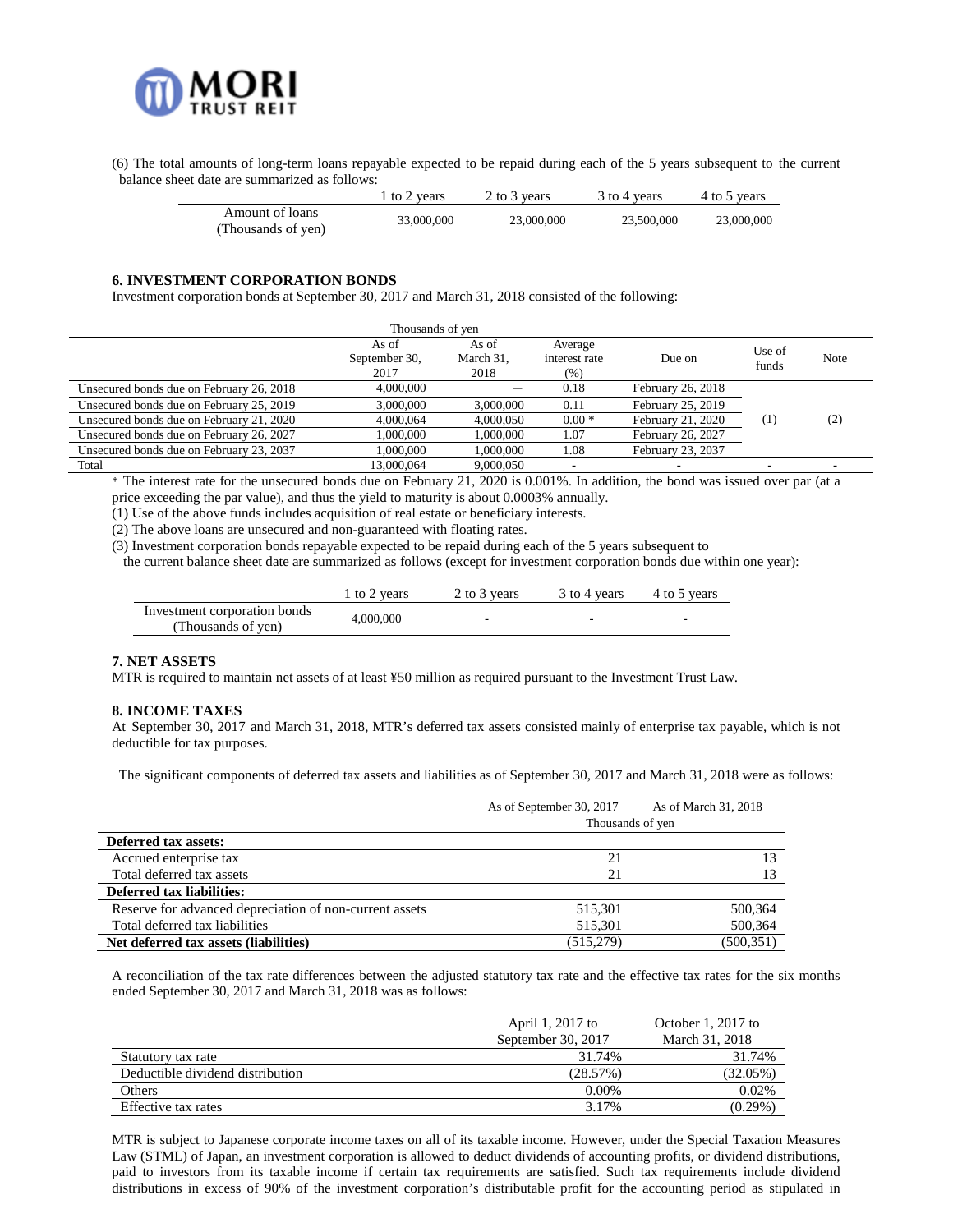

Article 67-15 of the STML. Based on the distribution policy provided by its Articles of Incorporation, MTR made a dividend distribution in the amount of ¥4,818,000 thousand at March 31, 2018 which is approximately 100% of retained earnings after deducting reserve for advanced depreciation of non-current assets associated with the gain on sales of land and treated it as a tax-deductible dividend. MTR does not distribute dividends in excess of accounting profit in accordance with its Articles of Incorporation.

### **9. PER SHARE INFORMATION**

The following table summarizes information about net assets per share and net income per share at September 30, 2017 and March 31, 2018 and for the six-month period then ended:

|                                     | Yen                |                    |
|-------------------------------------|--------------------|--------------------|
|                                     | April 1, 2017 to   | October 1, 2017 to |
|                                     | September 30, 2017 | March 31, 2018     |
| Net assets per share at period end. | 122,468            | 121.130            |
| Net income per share                | 5.340              | 3.625              |
| Weighted-average number of shares   | 1,320,000 shares   | 1,320,000 shares   |

In calculating net assets per share, the amount of the net assets has been adjusted for the cash distribution declared in the subsequent period. Net income per share is computed by dividing net income by the weighted-average number of shares outstanding during each period. Diluted net income per share has not been presented since no warrants or convertible bonds were outstanding during the period.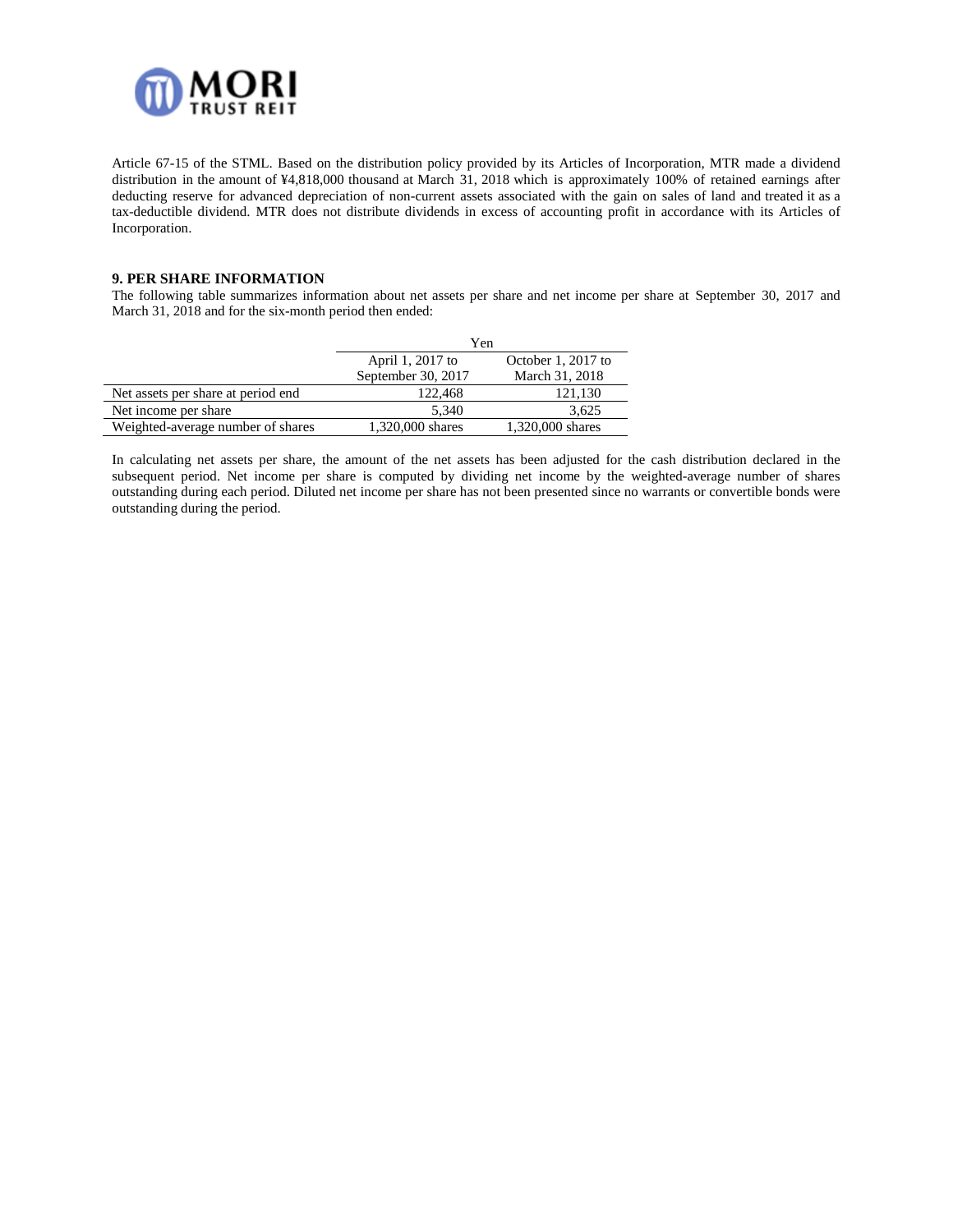

### **10. RELATED PARTY TRANSACTIONS**

MTR entered into the following related party transactions:

(1) Parent company and major corporate shareholders: None applicable

- (2) Subsidiaries: None applicable
- (3) Sister companies:

(For the six months ended September 30, 2017)

| Party type                       | Subsidiary of other related company*            |  |  |
|----------------------------------|-------------------------------------------------|--|--|
| Party name                       | Mori Trust Co., Ltd.                            |  |  |
| Address                          | Minato-ku Tokyo, Japan                          |  |  |
| Capital                          | ¥30,000,000 thousand                            |  |  |
| <b>Business</b>                  | Urban development; hotel management and         |  |  |
|                                  | investment business                             |  |  |
| Percentage of voting rights held |                                                 |  |  |
| Concurrent board appointment     |                                                 |  |  |
| Business relationship            | Leasing                                         |  |  |
| Details of transactions          | Rental revenues                                 |  |  |
| Transaction amount               | ¥3,098,038 thousand                             |  |  |
| Account name and balance at      | Rental and other receivables                    |  |  |
| period end                       | ¥1,288 thousand                                 |  |  |
|                                  | Rents received in advance                       |  |  |
|                                  | ¥489,125 thousand                               |  |  |
|                                  | Leasehold and security deposits including trust |  |  |
|                                  | accounts                                        |  |  |
|                                  | ¥833,929 thousand                               |  |  |

\* MTR deemed Mori Trust Co., Ltd. to be a "Subsidiary of other related company" under Article 8 of Regulations Concerning Financial Statements.

(For the six months ended March 31, 2018)

| Party type                       | Subsidiary of other related company*            |  |  |
|----------------------------------|-------------------------------------------------|--|--|
| Party name                       | Mori Trust Co., Ltd.                            |  |  |
| Address                          | Minato-ku Tokyo, Japan                          |  |  |
| Capital                          | ¥30,000,000 thousand                            |  |  |
| <b>Business</b>                  | Urban development; hotel management and         |  |  |
|                                  | investment business                             |  |  |
| Percentage of voting rights held |                                                 |  |  |
| Concurrent board appointment     |                                                 |  |  |
| Business relationship            | Leasing                                         |  |  |
| Details of transactions          | Rental revenues                                 |  |  |
| Transaction amount               | $\textnormal{\textbf{4}}\,3.107.988$ thousand   |  |  |
|                                  | Rental and other receivables                    |  |  |
| Account name and balance at      | ¥1,198 thousand                                 |  |  |
| period end                       | Rents received in advance                       |  |  |
|                                  | ¥489,125 thousand                               |  |  |
|                                  | Leasehold and security deposits including trust |  |  |
|                                  | accounts                                        |  |  |
|                                  | ¥840,460 thousand                               |  |  |

\* MTR deemed Mori Trust Co., Ltd. to be a "Subsidiary of other related company" under Article 8 of Regulations Concerning Financial Statements.

(4) Directors and major individual shareholders: None applicable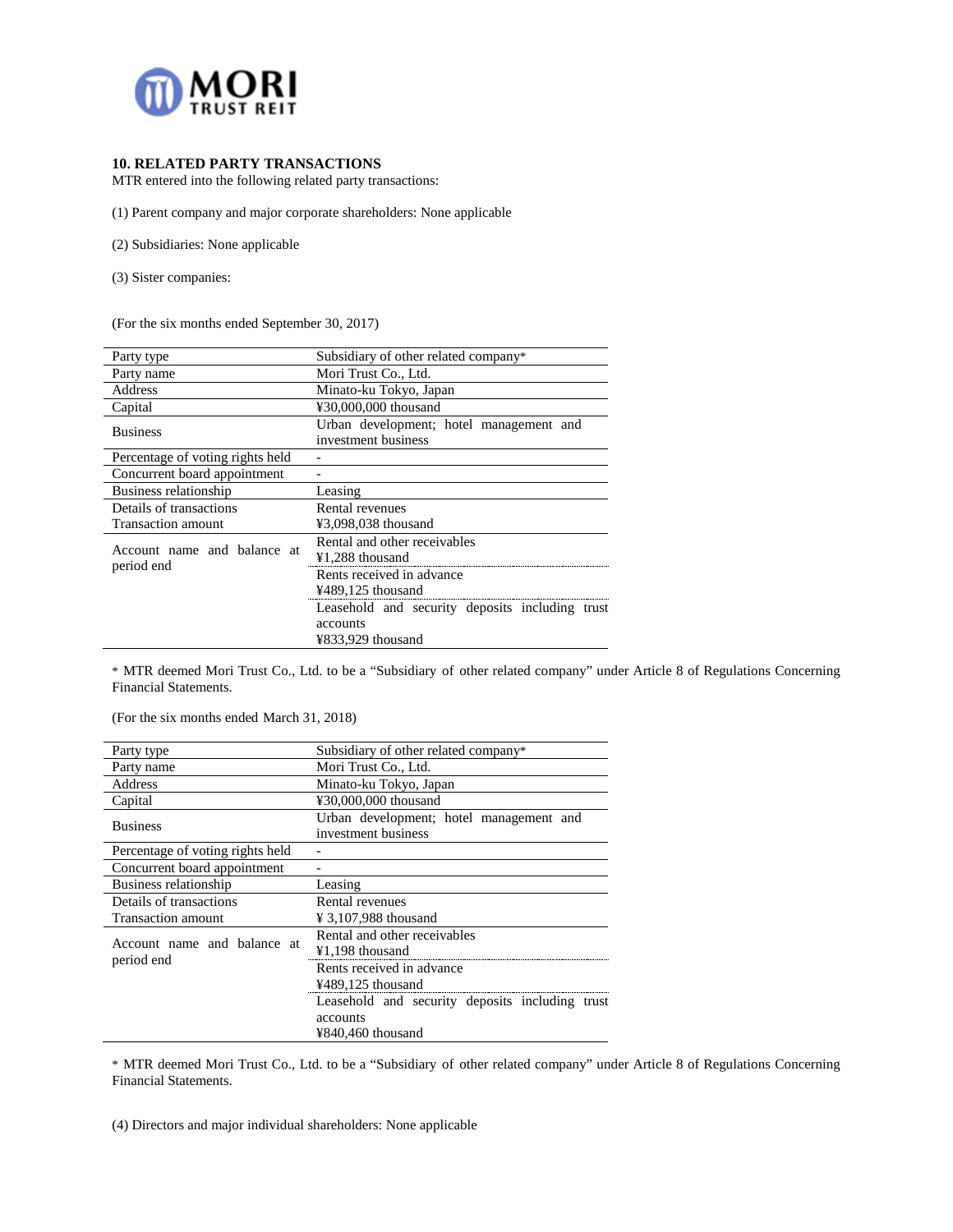

## **11. BREAKDOWN OF PROPERTY-RELATED REVENUES AND EXPENSES**

A breakdown of property-related revenues and expenses for the six-month period ended September 30, 2017 and March 31, 2018 is summarized as follows:

(1) Rental revenues and property-related expenses

| $(1)$ retain revenues and property retailed expenses | Thousands of yen                       |                |  |
|------------------------------------------------------|----------------------------------------|----------------|--|
|                                                      | April 1, 2017 to<br>October 1, 2017 to |                |  |
|                                                      | September 30, 2017                     | March 31, 2018 |  |
| <b>Property-Related Revenues:</b>                    | 8,504,468                              | 8,406,855      |  |
| Property rental revenues                             | 8, 102, 436                            | 8,029,007      |  |
| Common charges                                       | 278,422                                | 254,238        |  |
| Land rental revenues                                 | 123,609                                | 123,609        |  |
| Other rental revenues                                | 289,014                                | 279,452        |  |
| Parking revenues                                     | 79,534                                 | 81,258         |  |
| Utilities revenues                                   | 178,272                                | 166,123        |  |
| Other revenues                                       | 31,207                                 | 32,070         |  |
| Property-Related Expenses:                           | 3,285,231                              | 2,990,885      |  |
| Property management fees                             | 415,345                                | 421,253        |  |
| Utilities expenses                                   | 223,390                                | 203,054        |  |
| Property and other taxes                             | 928,904                                | 876,912        |  |
| Casualty insurance                                   | 20,650                                 | 17,994         |  |
| Repairs and maintenance                              | 298,669                                | 161,896        |  |
| Depreciation                                         | 1,373,930                              | 1,282,788      |  |
| Other rental expenses                                | 24,340                                 | 26,983         |  |
| Profit                                               | 5,508,250                              | 5,695,423      |  |

(2) Gain on sale of investment property

[Ito-Yokado Shin-Urayasu]

|                                     | Thousands of yen   |                    |  |
|-------------------------------------|--------------------|--------------------|--|
|                                     | April 1, 2017 to   | October 1, 2017 to |  |
|                                     | September 30, 2017 | March 31, 2018     |  |
| Revenues from sale of investment    | 14.250,000         |                    |  |
| property                            |                    |                    |  |
| Cost of sale of investment property | 11,213,671         |                    |  |
| Other sales expenses                | 223.129            |                    |  |
| Gain on sale of investment property | 2,813,198          |                    |  |
|                                     |                    |                    |  |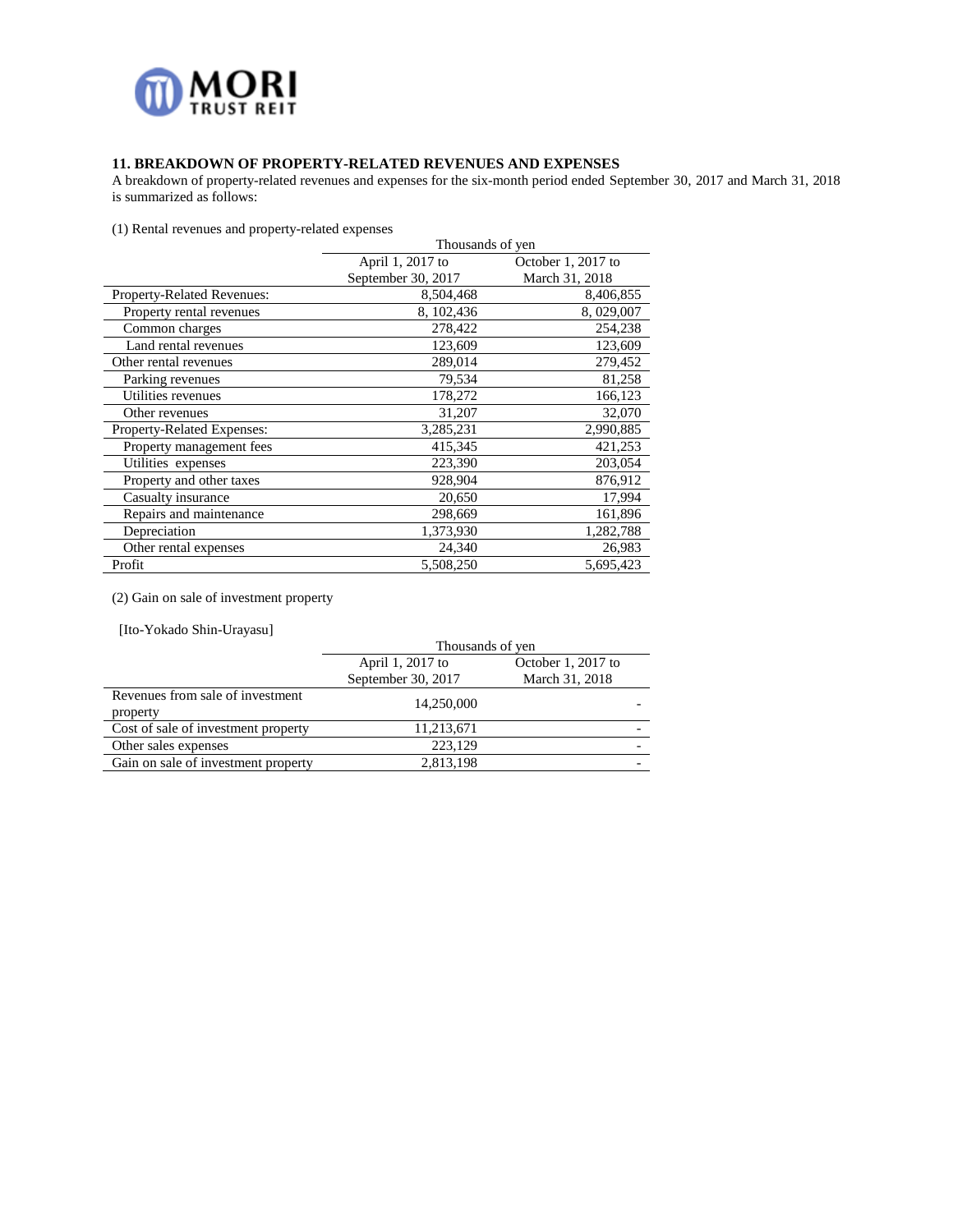

### **12. FINANCIAL INSTRUMENTS**

#### **Overview**

(1) Policy for financial instruments

For efficient and stable management operations, MTR raises funds required for acquisition and renovation of assets, payment of dividends and debt and regular operations mainly through bank borrowings, issuance of investment corporation bonds and issuance of new investment shares. MTR manages cash surpluses carefully in consideration of safety, liquidity, interest rate environment and cash flow plans.

(2) Types of financial instruments, related risk and risk management for financial instruments

Loans, issuance of investment corporation bonds and issuance of new investment shares are undertaken for acquisition of real estate or real estate trust beneficiary rights.

Loans and security deposits are exposed to liquidity risk. MTR prepares and updates its cash flow plans based on reports from each division and maintains the ready liquidity to manage liquidity risk.

In addition, MTR has established commitment lines of credit to ensure flexible fund procurement.

(3) Supplementary explanation of the estimated fair value of financial instruments

The fair value of financial instruments is based on their quoted market price, if available. When there is no quoted market price available, fair value is reasonably estimated. Since various assumptions and factors are reflected in estimating the fair value, different assumptions and factors could result in different fair values.

### **Estimated Fair Value of Financial Instruments**

The carrying value of financial instruments on the balance sheet as of September 30, 2017 and estimated fair value are shown in the following table. The table does not include financial instruments for which it is extremely difficult to determine the fair value.

|                                                                   | Carrying<br>Value | Estimated<br>Fair Value (1) | Difference |
|-------------------------------------------------------------------|-------------------|-----------------------------|------------|
| <b>Assets</b>                                                     |                   |                             |            |
| 1) Cash and deposits                                              | 21, 105, 617      | 21, 105, 617                |            |
| 2) Cash and deposits in trust                                     | 2,683,202         | 2,683,202                   |            |
| <b>Total Assets</b>                                               | 23,788,819        | 23,788,819                  |            |
| <b>Liabilities</b>                                                |                   |                             |            |
| 1) Short-term loans payable                                       | 5,500,000         | 5,500,000                   |            |
| 2)<br>portion<br>investment<br>Current<br>of<br>corporation bonds | 4,000,000         | 3.997.175                   | (2,824)    |
| Current portion of long-term loans<br>3)<br>payable               | 33,000,000        | 33,067,124                  | 67,124     |
| 4) Investment corporation bonds                                   | 9,000,064         | 9,082,278                   | 82,214     |
| 5) Long-term loans payable                                        | 100,500,000       | 101,206,753                 | 706,753    |
| 6) Tenant leasehold and security deposits                         | 2,990,273         | 2,945,585                   | (44, 687)  |
| 7) Tenant leasehold and security deposits<br>in trust             | 247,752           | 241,332                     | (6, 419)   |
| <b>Total Liabilities</b>                                          | 155,238,089       | 156,040,250                 | 802.161    |

Thousands of yen

The carrying value of financial instruments on the balance sheet as of March 31, 2018 and estimated fair value are shown in the following table. The table does not include financial instruments for which it is extremely difficult to determine the fair value.

Thousands of yen

|                      | Carrying<br>Value | Estimated<br>Fair Value (1) | Difference |
|----------------------|-------------------|-----------------------------|------------|
| <b>Assets</b>        |                   |                             |            |
| 1) Cash and deposits | 14,203,997        | 14,203,997                  | -          |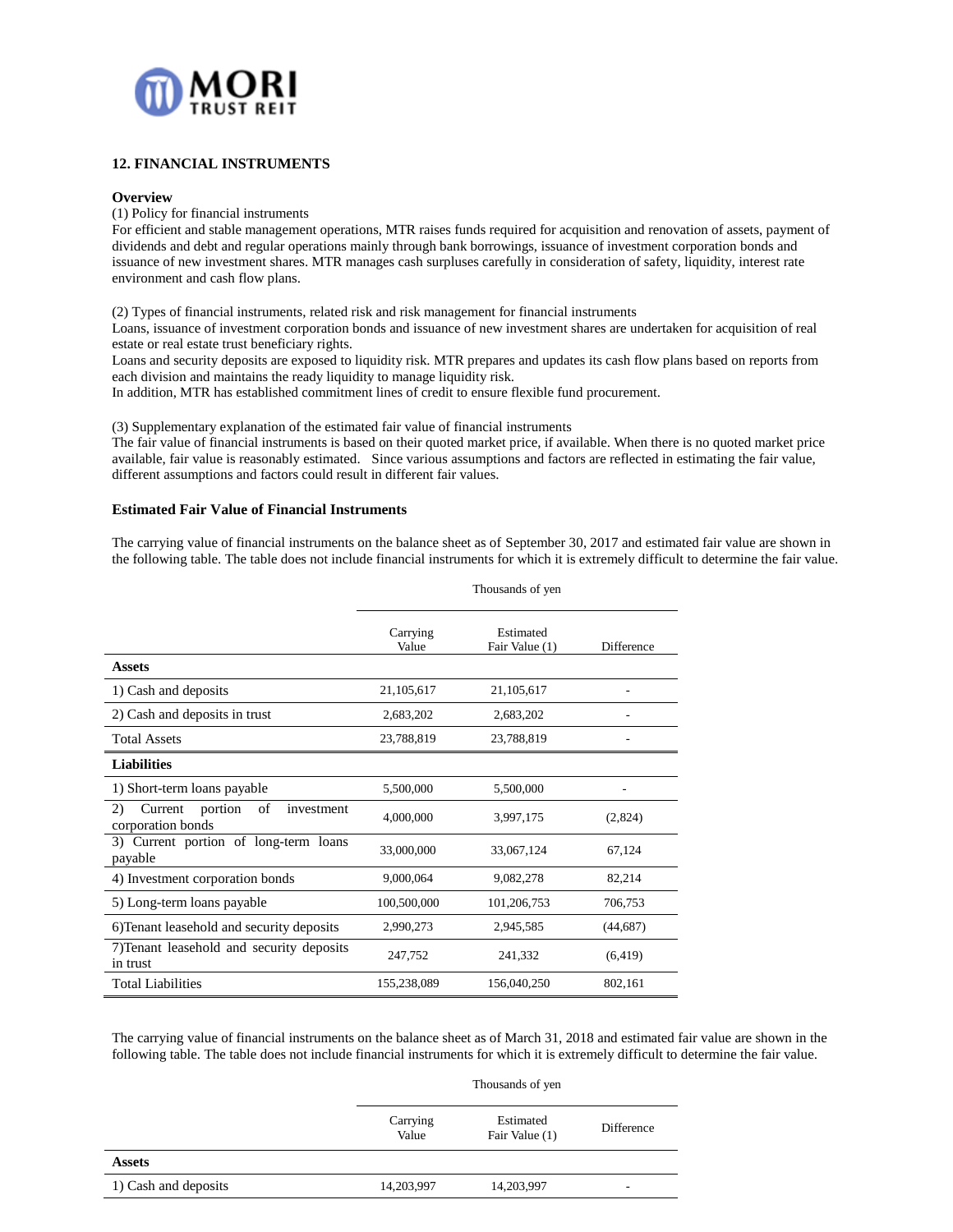

| 2) Cash and deposits in trust                                     | 2,856,068   | 2,856,068   |           |
|-------------------------------------------------------------------|-------------|-------------|-----------|
| <b>Total Assets</b>                                               | 17,060,065  | 17,060,065  |           |
| <b>Liabilities</b>                                                |             |             |           |
| 1) Short-term loans payable                                       | 8,500,000   | 8,500,000   |           |
| 2)<br>portion<br>investment<br>Current<br>of<br>corporation bonds | 3,000,000   | 2,994,633   | (5,366)   |
| 3) Current portion of long-term loans<br>payable                  | 15,500,000  | 15,510,437  | 10,437    |
| 4) Investment corporation bonds                                   | 6,000,050   | 6,080,346   | 80,296    |
| 5) Long-term loans payable                                        | 122,000,000 | 122,558,519 | 558,519   |
| 6) Tenant leasehold and security deposits                         | 3,206,175   | 3,138,446   | (67, 729) |
| 7) Tenant leasehold and security deposits<br>in trust             | 247,752     | 239,659     | (8,092)   |
| <b>Total Liabilities</b>                                          | 158,453,977 | 159,022,043 | 568,066   |

(1) Methods to determine the estimated fair value of financial instruments

*Cash and deposits and Cash and deposits in trust*

Since these items are settled in a short period of time, their carrying value approximates fair value.

*Short-term loans payable*

Since these items are settled in a short period of time, their carrying value approximates fair value.

#### *Current portion of long-term loans payable*

The fair value of long-term loans is based on the present value of the total of principal and interest discounted by the interest rate to be applied if similar new borrowings were entered into.

#### *Current portion of investment corporation bonds and investment corporation bonds*

The fair value of investment corporation bonds is calculated based on the present value of the total of principal and interest discounted at the current interest rate estimated by taking into consideration the remaining term of the investment corporation bonds and their credit risk.

#### *Tenant leasehold and security deposits and Tenant leasehold and security deposits in trust*

The fair value of tenant leasehold and security deposits including trust accounts is based on the present value of the total of cash flow discounted by an interest rate determined taking into account the remaining period of each item and current credit risk. Certain tenant leasehold and security deposits including trust accounts are not included the above table because it is difficult to predict their restoration time.

Tenant leasehold and security deposits and Tenant leasehold and security deposits in trust

|                                                 | Thousands of yen    |                 |
|-------------------------------------------------|---------------------|-----------------|
|                                                 | As of September 30, | As of March 31, |
|                                                 | 2017                | 2018            |
| Tenant leasehold and security deposits          | 6.274.842           | 6,280,635       |
| Tenant leasehold and security deposits in trust | 585.701             | 657.817         |

#### (2) The redemption schedule for monetary claims

(As of September 30, 2017)

|                |                   | (Thousands of yen)         |
|----------------|-------------------|----------------------------|
|                | Cash and deposits | Cash and deposits in trust |
| 1 year or less | 21,105,617        | 2,683,202                  |
| 1 to 2 years   |                   |                            |
| 2 to 3 years   |                   |                            |
| 3 to 4 years   |                   |                            |
| 4 to 5 years   |                   |                            |
| Over 5 years   |                   |                            |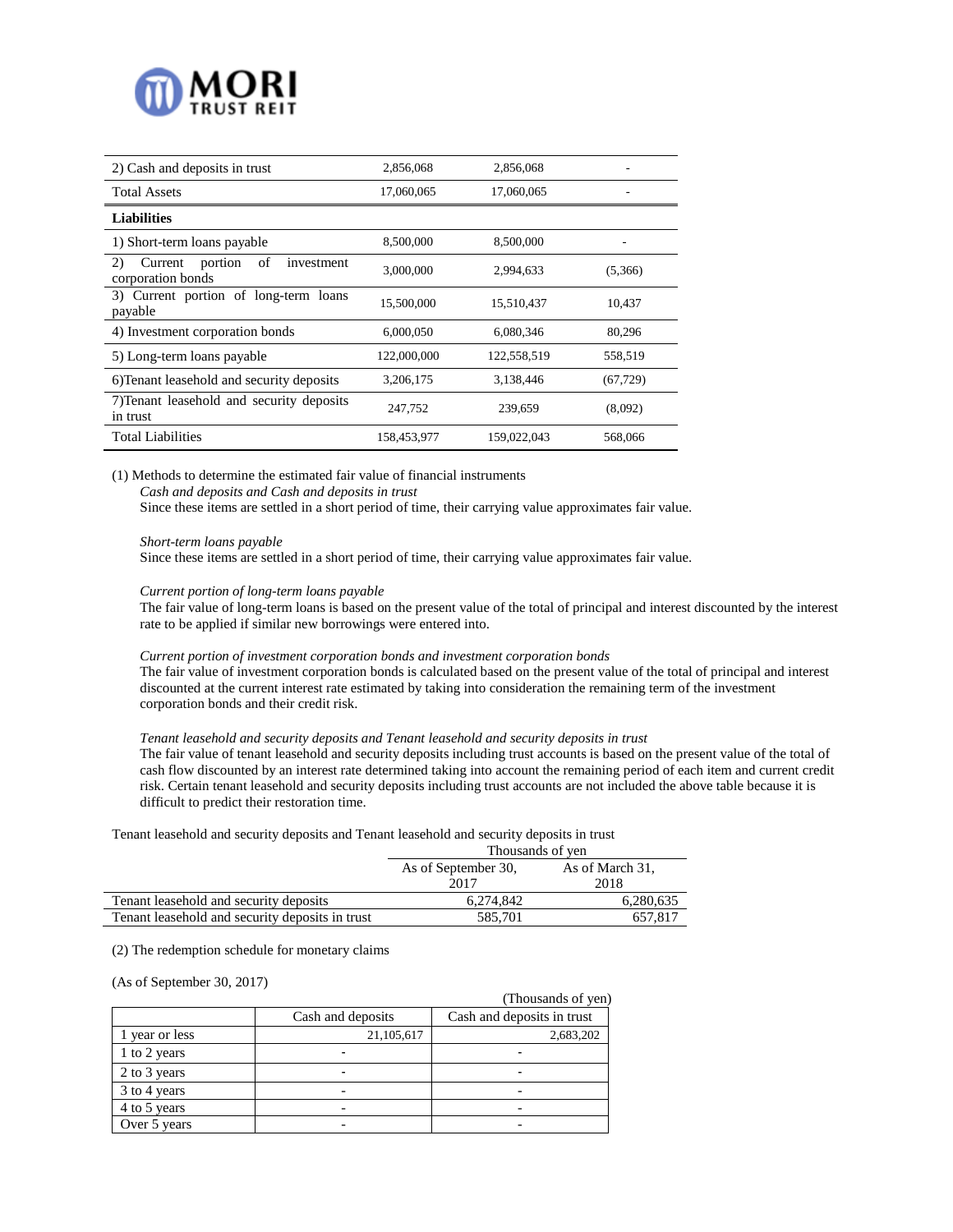

## (As of March 31, 2018)

|              |                   | (Thousands of yen)         |
|--------------|-------------------|----------------------------|
|              | Cash and deposits | Cash and deposits in trust |
| year or less | 14,203,997        | 2,856,068                  |
| 1 to 2 years |                   |                            |
| 2 to 3 years |                   |                            |
| 3 to 4 years |                   |                            |
| 4 to 5 years |                   |                            |
| Over 5 years |                   |                            |

### (3) The redemption schedule for loans

(As of September 30, 2017)

|                                                       |                       | Due in<br>1 year or less | Due in<br>1 to 2 years | Due in<br>2 to 3 years   | Due in<br>3 to 4 years | Due in<br>4 to 5 years   | Due after<br>5 years |
|-------------------------------------------------------|-----------------------|--------------------------|------------------------|--------------------------|------------------------|--------------------------|----------------------|
| Short-term loans<br>payable                           | Thousands<br>of yen)  | 5,500,000                |                        |                          |                        |                          |                      |
| Current portion of<br>investment<br>corporation bonds | Thousands<br>of yen)  | 4,000,000                |                        |                          |                        | $\overline{\phantom{a}}$ |                      |
| Current portion of<br>long-term loans<br>payable      | (Thousands<br>of yen) | 33,000,000               |                        | $\overline{\phantom{a}}$ |                        |                          |                      |
| Investment<br>corporation bonds                       | Thousands<br>of yen)  | $\overline{\phantom{0}}$ | 3,000,000              | 4,000,000                |                        |                          | 2,000,000            |
| Long-term loans<br>payable                            | Thousands<br>of yen)  |                          | 13,500,000             | 33,000,000               | 17,000,000             | 23,000,000               | 14,000,000           |

|                                                       | (As of March 31, 2018) |                          |                        |                        |                        |                        |                      |
|-------------------------------------------------------|------------------------|--------------------------|------------------------|------------------------|------------------------|------------------------|----------------------|
|                                                       |                        | Due in<br>1 year or less | Due in<br>1 to 2 years | Due in<br>2 to 3 years | Due in<br>3 to 4 years | Due in<br>4 to 5 years | Due after<br>5 years |
| Short-term loans<br>payable                           | (Thousands<br>of yen)  | 8,500,000                |                        |                        |                        |                        |                      |
| Current portion of<br>investment<br>corporation bonds | (Thousands<br>of yen)  | 3,000,000                |                        |                        |                        |                        |                      |
| Current portion of<br>long-term loans<br>payable      | (Thousands<br>of yen)  | 15,500,000               |                        |                        |                        |                        |                      |
| Investment<br>corporation bonds                       | (Thousands<br>of yen)  |                          | 4,000,000              |                        |                        |                        | 2,000,000            |
| Long-term loans<br>payable                            | (Thousands<br>of yen)  |                          | 33,000,000             | 23,000,000             | 23,500,000             | 23,000,000             | 19,500,000           |

## **13. CASH AND CASH EQUIVALENTS**

Cash and cash equivalents as of September 30, 2017 and March 31, 2018 were as follows:

|                            | Thousands of yen         |                      |
|----------------------------|--------------------------|----------------------|
|                            | As of September 30, 2017 | As of March 31, 2018 |
| Cash and deposits          | 21, 105, 617             | 14,203,997           |
| Cash and deposits in trust | 2,683,202                | 2,856,068            |
| Cash and cash equivalents  | 23,788,819               | 17,060,065           |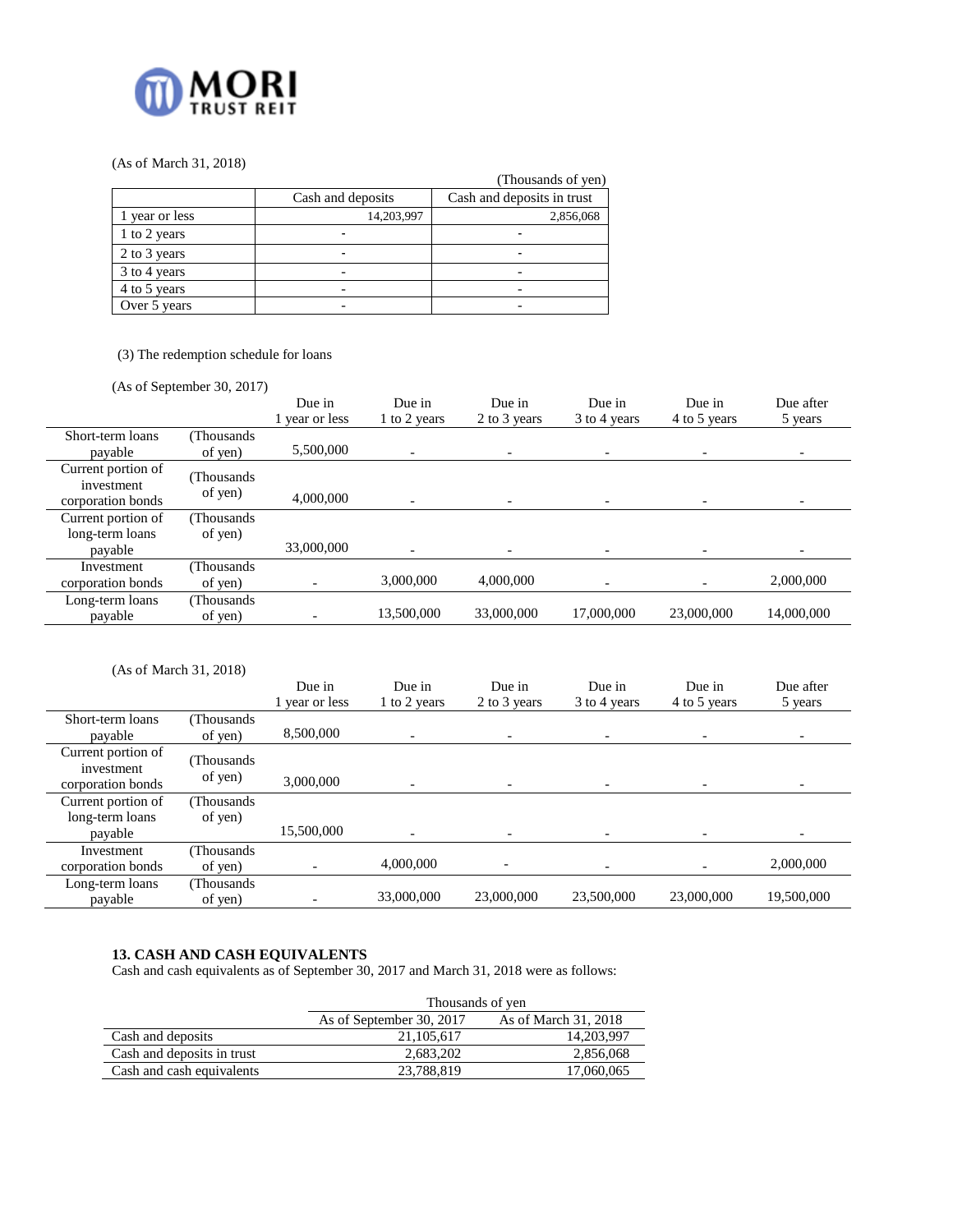

### **14. LEASES**

MTR leases properties and earns rental revenues. Future lease revenues subsequent to September 30, 2017 and March 31, 2018 under non-cancelable operating leases were as follows:

|                     | Thousands of yen         |                      |  |
|---------------------|--------------------------|----------------------|--|
|                     | As of September 30, 2017 | As of March 31, 2018 |  |
| Due within one year | 8,939,875                | 9,421,109            |  |
| Due after one year  | 24,987,672               | 24,065,721           |  |
| Total               | 33.927.547               | 33,486,831           |  |

### **15. INVESTMENT AND RENTAL PROPERTIES**

MTR owns office buildings and retail facilities for lease mainly in Tokyo and other areas. The carrying value in the balance sheet and corresponding fair value of those properties are as follows:

| Fair Value<br>Fair Value<br>Carrying Value<br>Carrying Value<br>(3)<br>(3)<br>(1)<br>(1)<br>As of<br>As of<br>As of<br>As of<br>As of<br>As of |  |
|------------------------------------------------------------------------------------------------------------------------------------------------|--|
|                                                                                                                                                |  |
|                                                                                                                                                |  |
|                                                                                                                                                |  |
| Use<br>March<br>March<br>March<br>September<br>September<br>September<br>Net Changes<br>Net Changes                                            |  |
| 30, 2017<br>31, 2017<br>31, 2018<br>30, 2017<br>31, 2018<br>30, 2017<br>(2)<br>(2)                                                             |  |
| Office<br>214,318,810<br>(649, 138)<br>232,810,000<br>221,862,967<br>241,130,000<br>214,967,949<br>7,544,157<br>214,318,810<br>buildings       |  |
| Retail<br>(11, 335, 112)<br>69,561,327<br>83,620,000<br>69.507.222<br>(54, 105)<br>69,561,327<br>82,950,000<br>80,896,439<br>facilities        |  |
| Others<br>19.617.213<br>(132, 565)<br>19,749,778<br>20,140,000<br>(132, 885)<br>19,617,213<br>20,170,000<br>19,484,327                         |  |
| Total<br>303,497,351<br>(12, 116, 816)<br>310,854,517<br>7,357,166<br>303,497,351<br>344,250,000<br>315,614,167<br>336,570,000                 |  |

(1)The carrying value represents the acquisition cost less accumulated depreciation.

(2)The components of net change in carrying value included increases mainly due to renovation work on the properties and decreases mainly due to depreciation.

(3)The fair value is an appraisal value or a price estimated by real estate appraisers outside MTR.

The profit and loss for the six-month period ended September 30, 2017 and March 31, 2018 concerning rental properties is as follows:

|                      | (Thousands of yen)        |                                         |                    |                                                     |                           |                                         |                    |                                                     |
|----------------------|---------------------------|-----------------------------------------|--------------------|-----------------------------------------------------|---------------------------|-----------------------------------------|--------------------|-----------------------------------------------------|
|                      |                           |                                         | April 1, 2017 to   |                                                     |                           |                                         | October 1, 2017 to |                                                     |
|                      |                           |                                         | September 30, 2017 |                                                     |                           |                                         | March 31, 2018     |                                                     |
| Use                  | Rental<br>Revenues<br>(1) | Property-<br>related<br>Expenses<br>(1) | Net Income         | Gain on<br>Sale of<br>Investment<br>Property<br>(2) | Rental<br>Revenues<br>(1) | Property-<br>related<br>Expenses<br>(1) | Net Income         | Gain on<br>Sale of<br>Investment<br>Property<br>(2) |
| Office<br>buildings  | 5,808,739                 | 2.419.952                               | 3.388.787          | $\overline{\phantom{a}}$                            | 5,959,329                 | 2.260.316                               | 3,699,012          |                                                     |
| Retail<br>facilities | 2,241,337                 | 470,277                                 | 1.771.059          | 2.813.198                                           | 1.982.826                 | 358,850                                 | 1,623,975          |                                                     |
| Others               | 743,405                   | 395.001                                 | 348,403            | $\overline{\phantom{a}}$                            | 744.152                   | 371.717                                 | 372,434            |                                                     |
| Total                | 8,793,482                 | 3,285,231                               | 5.508.250          | 2,813,198                                           | 8,686,308                 | 2,990,885                               | 5,695,423          |                                                     |

(1)"Rental revenues" and "Property-related expenses," which are rental revenues and related expenses (depreciation, repairs and maintenance, casualty insurance, property and other taxes etc.), are presented in the statements of income and retained earnings as "Operating revenue" and "Operating expenses."

(2)"Gain on sale of investment property" is presented in the statements of income and retained earnings under "Operating revenue."